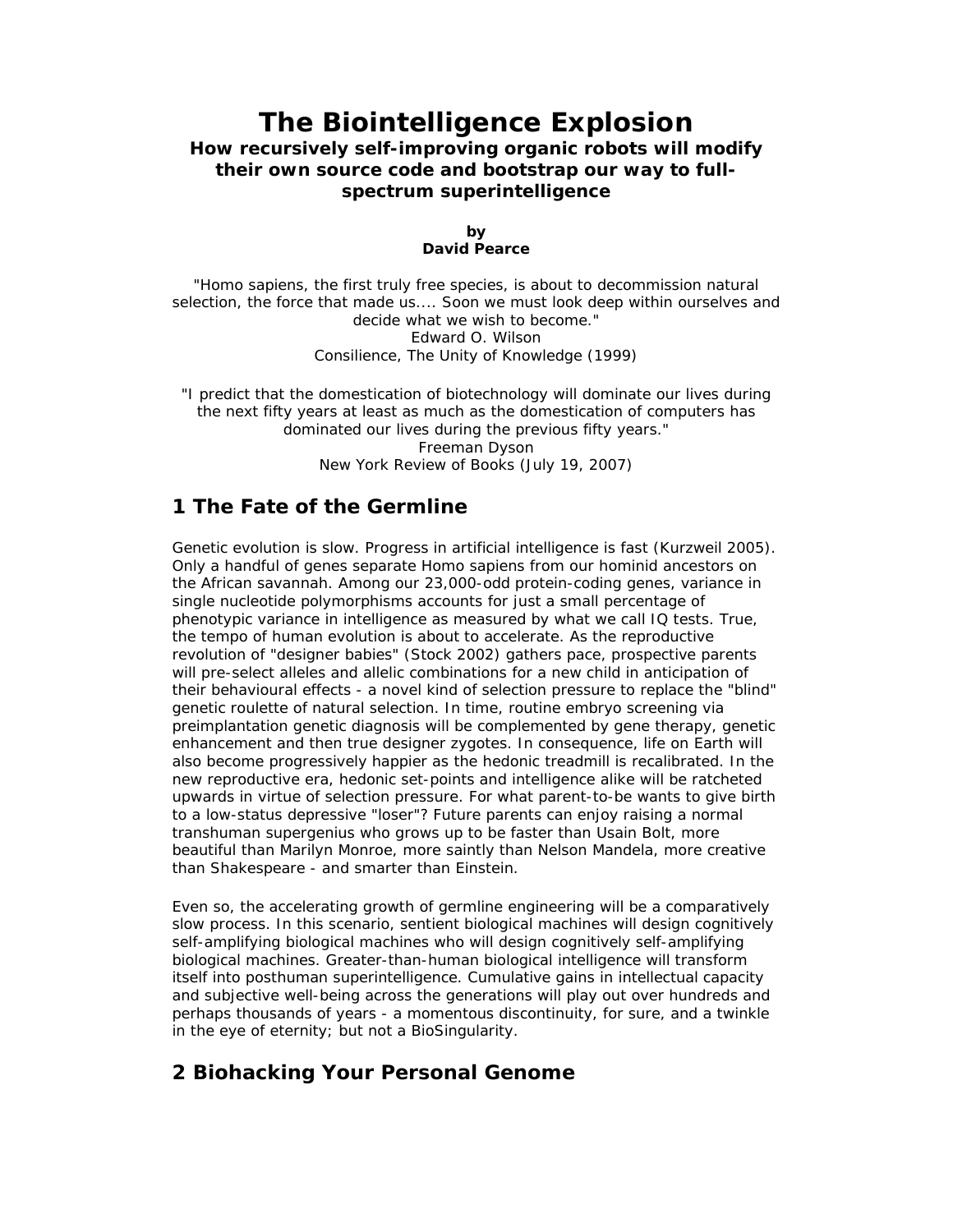Yet **germline** engineering is only one strand of the genomics revolution. Indeed, after humans master the ageing process (de Grey 2007), the extent to which traditional germlines or human generations will persist in the post-ageing world is obscure. Focus on the human germline ignores the slow-burning but then explosive growth of **somatic** gene enhancement in prospect. Later this century, innovative gene *therapies* will be succeeded by gene *enhancement* technologies a value-laden dichotomy that reflects our impoverished human aspirations. Starting with individual genes, then clusters of genes, and eventually hundreds of genes and alternative splice variants, a host of recursively self-improving organic robots ("biohackers") will modify their genetic source code and modes of sentience: their senses, their moods, their motivation, their cognitive apparatus, their world-simulations and their default state of consciousness.

As the era of open-source genetics unfolds, tomorrow's biohackers will add, delete, edit and customise their own legacy code in a positive feedback loop of cognitive enhancement. Computer-aided genetic engineering will empower biological humans, transhumans and then posthumans to synthesise and insert new genes, variant alleles and even designer chromosomes - reweaving the multiple layers of regulation of our DNA to suit their wishes and dreams rather than the inclusive fitness of their genes in the ancestral environment. Collaborating and competing, next-generation biohackers will use stem-cell technologies to expand their minds, literally, via controlled neurogenesis. Freed from the constraints of the human birth canal, biohackers may re-sculpt the prison-like skull of *Homo sapiens* to accommodate a larger mind/brain, which can initiate recursive self-expansion in turn. Six crumpled layers of neocortex fed by today's miserly reward pathways aren't the upper bound of conscious mind, merely its seedbed. Each biological neuron and glial cell of your growing mind/brain can have its own dedicated artificial healthcare team, web-enabled nanobot support staff, and social network specialists; compare today's anonymous neural porridge. Transhuman minds will be augmented with neurochips, molecular nanotechnology (Drexler 1986), mind/computer interfaces, and full-immersion virtual reality (Sherman 2002) software. To achieve finergrained control of cognition, mood and motivation, genetically enhanced transhumans will draw upon exquisitely tailored new designer drugs, nutraceuticals and cognitive enhancers - precision tools that make today's crude interventions seem the functional equivalent of glue-sniffing.

By way of comparison, early in the twenty-first century the scientific counterculture is customizing a bewildering array of designer drugs (Shulgin 1995) that outstrip the capacity of the authorities to regulate or comprehend. The bizarre psychoactive effects of such agents dramatically expand the evidential base that our theory of consciousness (Chalmers 1995) must explain. However, such drugs are short-acting. Their benefits, if any, aren't cumulative. By contrast, the ability genetically to hack one's own source code will unleash an exponential growth of genomic rewrites - not mere genetic tinkering but a comprehensive redesign of "human nature". Exponential growth starts out almost unnoticeably, and then explodes. Human bodies, cognition and ancestral modes of consciousness alike will be transformed. Post-humans will range across immense state-spaces of conscious mind hitherto impenetrable because access to their molecular biology depended on crossing gaps in the fitness landscape (Langdon 2002) prohibited by natural selection. Intelligent agency can "leap across" such fitness gaps. What we'll be leaping into is currently for the most part unknown: an inherent risk of the empirical method. But mastery of our reward circuitry can guarantee such state-spaces of experience will be glorious beyond human imagination. For intelligent biohacking can make unpleasant experience physically impossible (Pearce 1995) because its molecular substrates are absent. Hedonically enhanced innervation of the neocortex can ensure a rich hedonic tone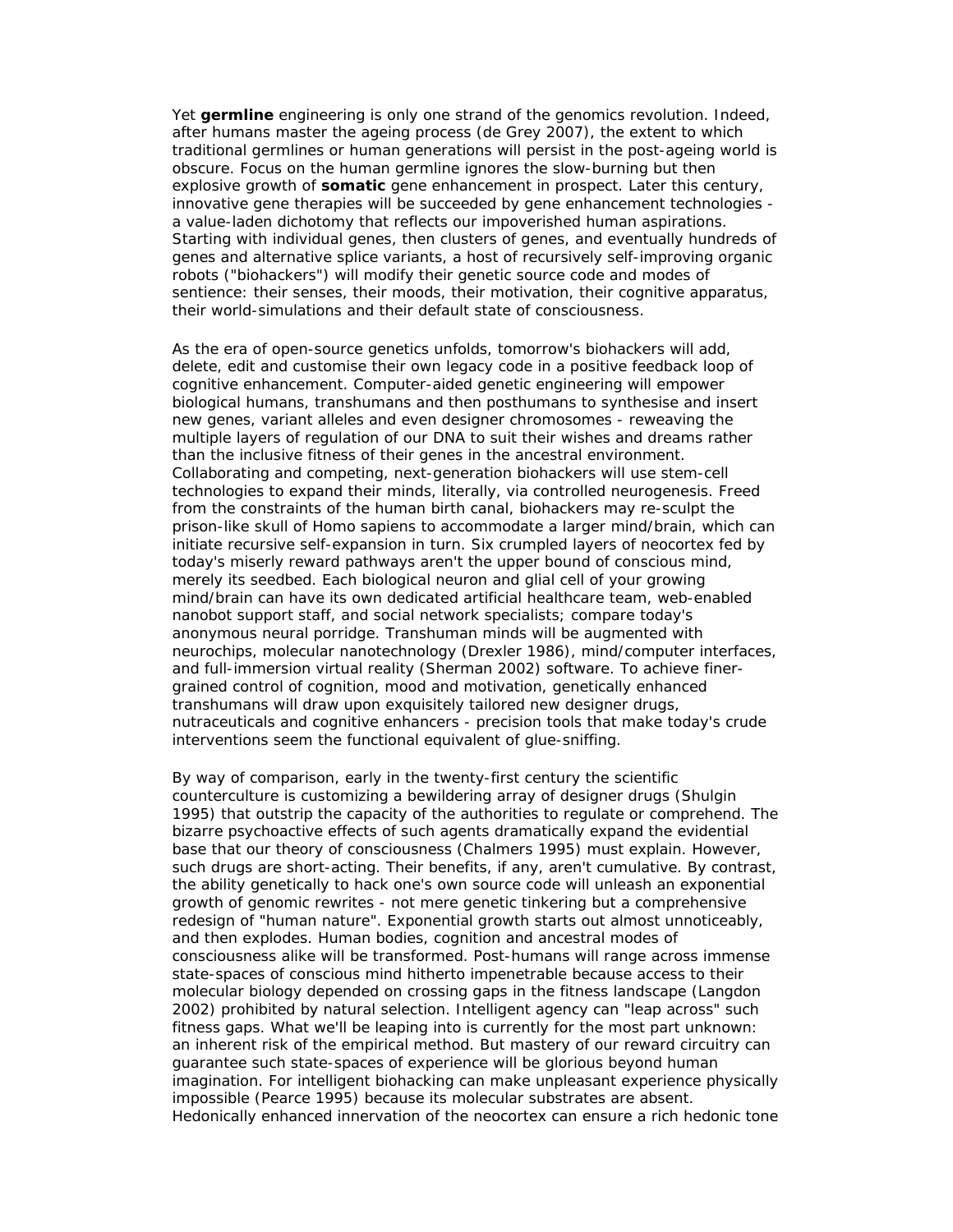saturates whatever strange new modes of experience our altered neurochemistry discloses.

Pilot studies of radical genetic enhancement will be difficult. Randomised longitudinal trials of such interventions in long-lived humans would take decades. In fact officially licensed, well-controlled prospective trials to test the safety and efficacy of genetic innovation will be hard if not impossible to conduct because all of us, apart from monozygotic twins, are genetically unique. Even monozygotic twins exhibit different epigenetic and gene expression profiles. Barring an ideological and political revolution, most formally drafted proposals for genetically-driven life-enhancement probably won't pass ethics committees or negotiate the maze of bureaucratic regulation. But that's the point of biohacking (Wohlsen 2011). By analogy today, if you're technically savvy, you don't want a large corporation controlling the operating system of your personal computer: you use open source software instead. Likewise, you don't want governments controlling your state of mind via drug laws. By the same token, tomorrow's biotech-savvy individualists won't want anyone restricting our right to customise and rewrite our own genetic source code in any way we choose.

Will central governments try to regulate personal genome editing? Most likely yes. How far they'll succeed is an open question. So too is the success of any centralised regulation of futuristic designer drugs or artificial intelligence. Another huge unknown is the likelihood of state-sponsored designer babies, human reproductive cloning, and autosomal gene enhancement programs; and their interplay with privately-funded initiatives. China, for instance, has a different historical memory from the West.

Will there initially be biohacking accidents? Personal tragedies? Most probably yes, until human mastery of the pleasure-pain axis is secure. By the end of the next decade, every health-conscious citizen will be broadly familiar with the architecture of his or her personal genome: the cost of personal genotyping will be trivial, as will be the cost of DIY gene-manipulation kits. Let's say you decide to endow yourself with an extra copy of the N-methyl D-aspartate receptor subtype 2B (NR2B) receptor, a protein encoded by the GRIN2B gene. Possession of an extra NR2B subunit NMDA receptor is a crude but effective way to enhance your learning ability, at least if you're a transgenic mouse. Recall how Joe Tsien (Tsien 1999) and his colleagues first gave mice extra copies of the NR2B receptor-encoding gene, then tweaked the regulation of those genes so that their activity would increase as the mice grew older. Unfortunately, it transpires that such brainy "Doogie mice" - and maybe brainy future humans endowed with an extra NR2B receptor gene - display greater pain-sensitivity too; certainly, NR2B receptor *blockade* reduces pain and learning ability alike. Being smart, perhaps you decide to counteract this heightened pain-sensitivity by inserting and then over-expressing a high pain-threshold, "low pain" allele of the SCN9A gene in your nociceptive neurons at the dorsal root ganglion and trigeminal ganglion. The SCN9A gene regulates pain-sensitivity; nonsense mutations abolish the capacity to feel pain at all (Reimann 2010). In common with taking polydrug cocktails, the factors to consider in making multiple gene modifications soon snowball; but you'll have heavy-duty computer software to help. Anyhow, the potential pitfalls and makeshift solutions illustrated in this hypothetical example could be multiplied in the face of a combinatorial explosion of possibilities on the horizon. Most risks - and opportunities - of genetic self-editing are presumably still unknown.

It is tempting to condemn such genetic self-experimentation as irresponsible, just as unlicensed drug self-experimentation is irresponsible. Would you want your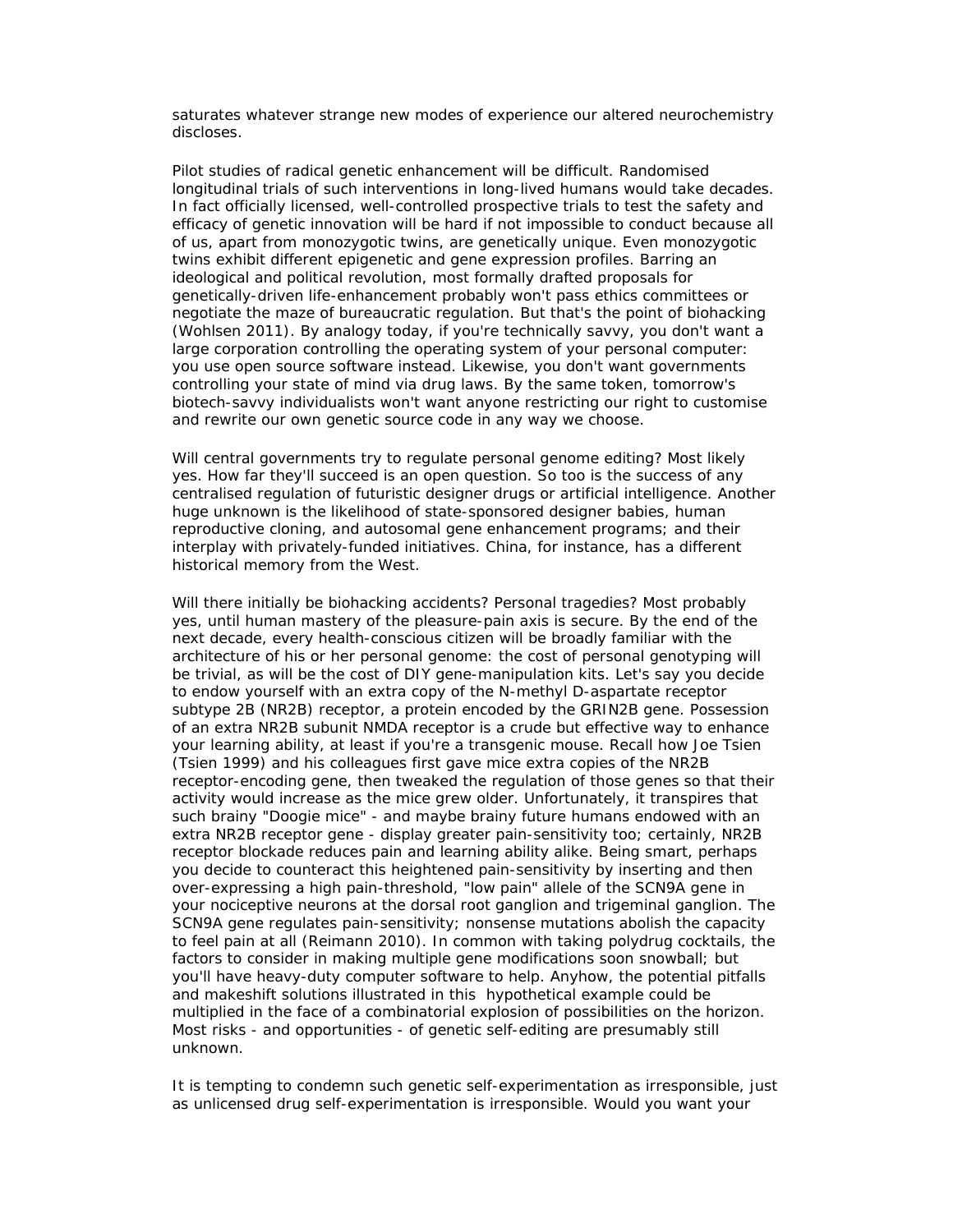teenage daughter messing with her DNA? Perhaps we may anticipate the creation of a genetic counterpart of the Drug Enforcement Agency to police the human genome and its transhuman successors. Yet it's worth bearing in mind how each act of sexual reproduction today is an unpoliced genetic experiment with unfathomable consequences too. Without such reckless genetic experimentation, none of us would exist. In a cruel Darwinian world, this argument admittedly cuts both ways (Benatar 2006).

Naively, genomic source-code self-editing will always be too difficult for anyone beyond a dedicated cognitive elite of recursively self-improving biohackers. Certainly there are strongly evolutionarily conserved "housekeeping" genes that archaic humans would be best advised to leave alone for the foreseeable future. Granny might do well to customize her Windows desktop rather than her personal genome - prior to her own computer-assisted enhancement, at any rate. Yet the Biointelligence Explosion won't depend on more than a small fraction of its participants mastering the functional equivalent of machine code - the three billion odd 'A's, 'C's, 'G's and 'T's of our DNA. For the open-source genetic revolution will be propelled by powerful suites of high-level gene-editing tools, insertion vector applications, nonviral gene-editing kits, and user-friendly interfaces. Clever computer modelling and "narrow" AI can assist the intrepid biohacker to become a recursively self-improving genomic innovator. Later this century, your smarter counterpart will have software tools to monitor and edit every gene, repressor, promoter and splice variant in every region of the genome: each layer of epigenetic regulation of your gene transcription machinery in every region of the brain. This intimate level of control won't involve just crude DNA methylation to turn genes off and crude histone acetylation to turn genes on. Personal self-invention will involve mastery and enhancement of the histone and micro-RNA codes to allow sophisticated fine-tuning of gene expression and repression across the brain. Even today, researchers are exploring "nanochannel electroporation" (Boukany 2011) technologies that allow the mass-insertion of novel therapeutic genetic elements into our cells. Mechanical cell-loading systems will shortly be feasible that can inject up to 100,000 cells at a time. Before long, such technologies will seem primitive. Freewheeling genetic self-experimentation will be endemic as the DIY-Bio revolution unfolds. At present, crude and simple gene editing can be accomplished only via laborious genetic engineering techniques. Sophisticated authoring tools don't exist. In future, computer-aided genetic and epigenetic enhancement can become an integral part of your personal growth plan.

# **3 Will Humanity's Successors Also Be Our Descendants?**

To contrast "biological" with "artificial" conceptions of posthuman superintelligence is convenient. The distinction may also prove simplistic. In essence, whereas genetic change in biological humanity has always been slow, the software run on serial, programmable digital computers is executed exponentially faster (*cf.* Moore's Law); it's copyable without limit; it runs on multiple substrates; and it can be cheaply and rapidly edited, tested and debugged. Extrapolating, Singularitarians like Ray Kurzweil (Kurzweil 1995) and Eliezer Yudkowsky (Yudkowsky 2008) prophesy that human programmers will soon become redundant because autonomous AI run on digital computers will undergo accelerating cycles of self-improvement. In this kind of scenario, artificial, greater-than-human nonbiological intelligence will be rapidly succeeded by artificial posthuman superintelligence.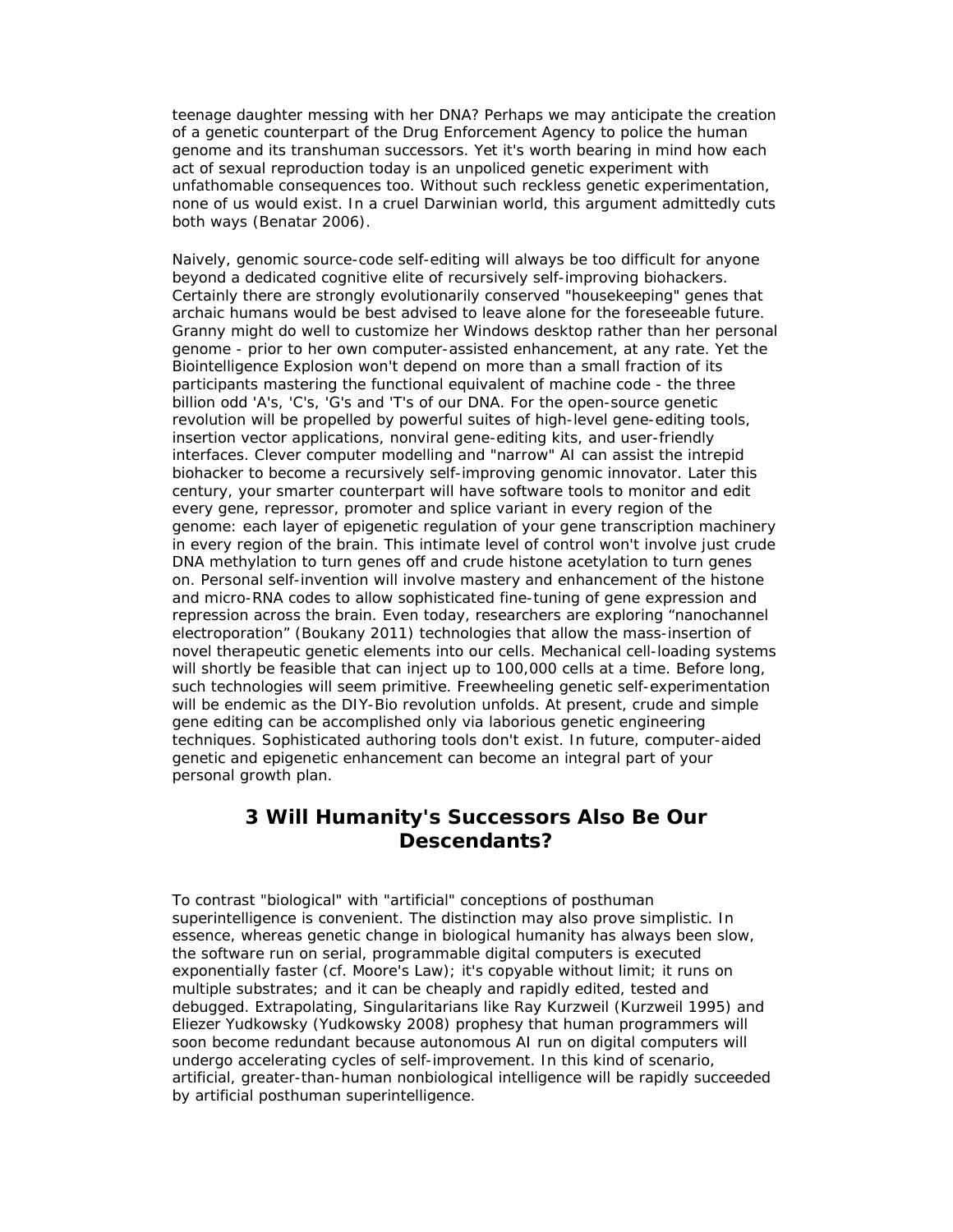So we may distinguish two radically different conceptions of posthuman superintelligence: on one hand, our supersentient, cybernetically enhanced, genetically rewritten *biological* descendants, on the other, *non*biological superintelligence, either a Kurzweilian ecosystem or the singleton Artificial General Intelligence (AGI) foretold by the Singularity Institute for Artificial Intelligence. Such a divide doesn't reflect a clean contrast between "natural" and "artificial" intelligence, the biological and the nonbiological. This contrast may prove another false dichotomy. Transhuman biology will increasingly become synthetic biology as genetic enhancement plus cyborgisation proceeds apace. "Cyborgisation" is a barbarous term to describe an invisible and potentially lifeenriching symbiosis of biological sentience with artificial intelligence. Thus "narrow-spectrum" digital superintelligence on web-enabled chips can be moreor-less seamlessly integrated into our genetically enhanced bodies and brains. Seemingly limitless formal knowledge can be delivered on tap to supersentient organic wetware, i.e. us. *Critically, transhumans can exploit what is misleadingly known as "narrow" or "weak" AI to enhance our own code in a positive feedback loop of mutual enhancement* - first plugging in data and running multiple computer simulations, then tweaking and re-simulating once more. In short, biological humanity won't just be the spectator and passive consumer of the intelligence explosion, but its driving force. The smarter our AI, the greater our opportunities for reciprocal improvement. Multiple "hard" and "soft" take-off scenarios to posthuman superintelligence can be outlined for recursively selfimproving organic robots, not just nonbiological AI (Good 1965). Thus for serious biohacking later this century, artificial quantum supercomputers (Deutsch 2011) may be deployed rather than today's classical toys to test-run multiple genetic interventions, accelerating the tempo of our recursive self-improvement. Quantum supercomputers exploit quantum coherence to do googols of computations all at once. So the accelerating growth of human/computer synergies means it's premature to suppose biological evolution will be superseded by technological evolution, let alone a "robot rebellion" as the parasite swallows its host (de Garis 2005; Yudkowsky 2008). As the human era comes to a close, the fate of biological (post)humanity is more likely to be symbiosis with AI followed by metamorphosis, not simple replacement.

Despite this witches' brew of new technologies, a conceptual gulf remains in the futurist community between those who imagine human destiny, if any, lies in digital computers running programs with (hypothetical) artificial consciousness; and in contrast radical bioconservatives who believe that our posthuman successors will also be our supersentient descendants at their organic neural networked core - not the digital zombies of symbolic AI (Haugeland 1985) run on classical serial computers or their souped-up multiprocessor cousins. For one metric of progress in AI remains stubbornly unchanged: despite the exponential growth of transistors on a microchip, the soaring clock speed of microprocessors, the growth in computing power measured in MIPS, the dramatically falling costs of manufacturing transistors and the plunging price of dynamic RAM (etc), any chart plotting the growth rate in digital sentience shows neither exponential growth, nor linear growth, but no progress whatsoever. As far as we can tell, digital computers are still zombies. Our machines are becoming autistically intelligent, but not supersentient - nor even conscious. On some fairly modest philosophical assumptions, digital computers were not subjects of experience in 1946 (*cf*. ENIAC); nor are they conscious subjects in 2012 (*cf*. "Watson") (Baker 2011); nor do researchers know how any kind of sentience may be "programmed" in future. So what if anything does consciousness *do*? Is it computationally redundant? Pre-reflectively, we tend to have a "dimmer-switch" model of sentience: "primitive" animals have minimal awareness and "advanced" animals like human beings experience a proportionately more intense awareness. By analogy, most AI researchers assume that at a given threshold of complexity /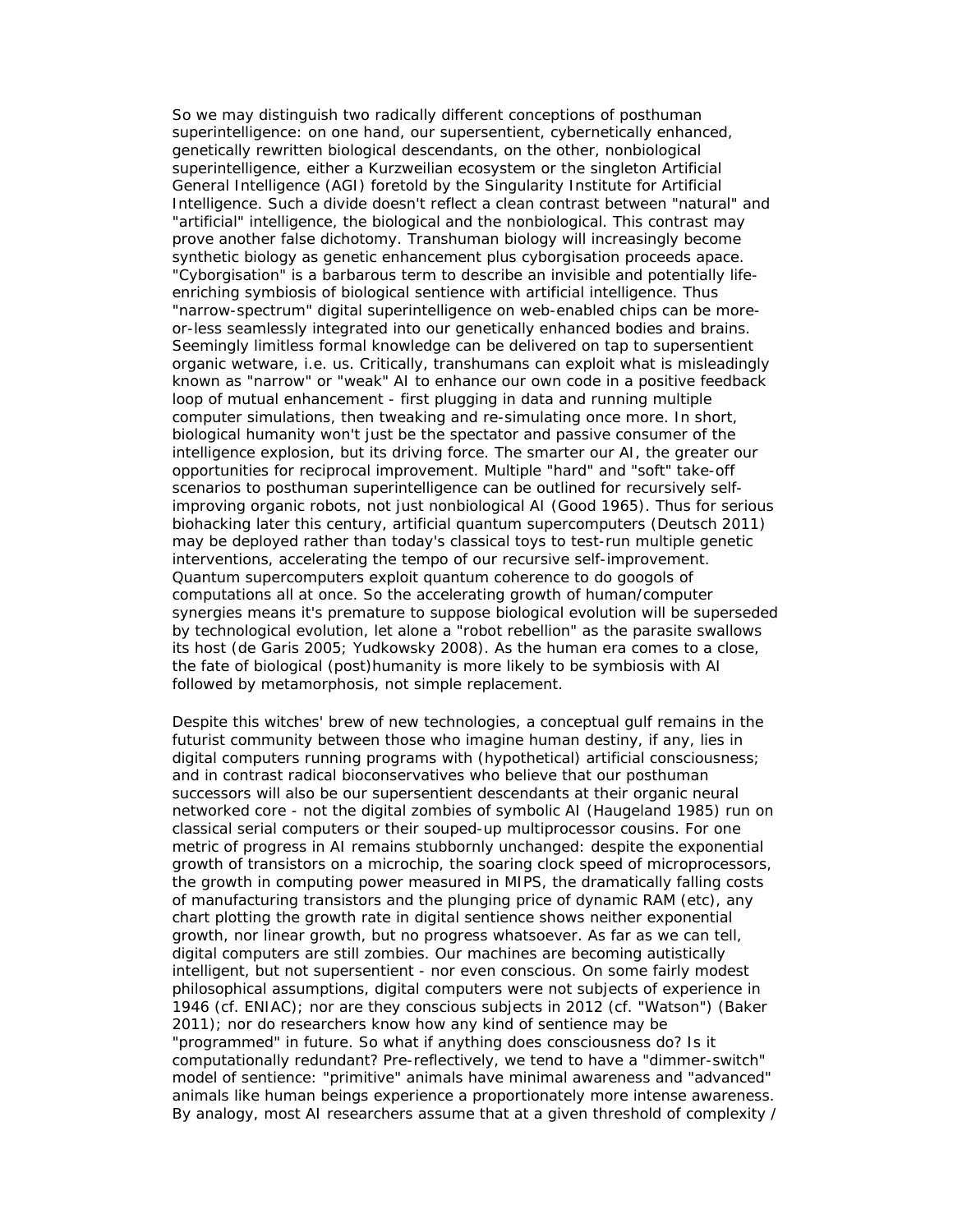intelligence / processing speed, consciousness will somehow "switch on", turn reflexive, and intensify too. The problem with the dimmer-switch model is that our most intense experiences, notably raw agony or blind panic, are also the most phylogenetically ancient, whereas the most "advanced" modes (e.g. linguistic thought and the rich generative syntax that has helped one species to conquer the globe) are phenomenologically so thin as to be barely accessible to introspection. Something is seriously amiss with our entire conceptual framework.

So the structure of the remainder of this essay is as follows. I shall first discuss the risks and opportunities of building friendly biological superintelligence. Next I discuss the nature of *full-spectrum* superintelligence - and why consciousness is computationally fundamental to the past, present and future success of organic robots. Why couldn't recursively self-improving *zombies* modify their own genetic source code and bootstrap their way to full-spectrum superintelligence, i.e. a zombie intelligence explosion? Finally, and most speculatively, I shall discuss the future of sentience in the cosmos.

### **4 Can We Build Friendly Biological Superintelligence?**

### **4.1 Risk-Benefit Analysis.**

Crudely speaking, evolution "designed" male human primates to be hunters/warriors. Evolution "designed" women to be attracted to powerful, competitive alpha males. Until humans rewrite our own hunter-gatherer source code, we shall continue to practise extreme violence (Peterson 1997) against members of other species - and frequently against members of our own. A heritable (and conditionally activated) predisposition to unfriendliness shown towards members of other races and other species is currently hardwired even in "social" primates. Indeed we have a (conditionally activated) predisposition to compete against, and harm, anyone who isn't a genetically identical twin. Compared to the obligate siblicide found in some bird species, human sibling rivalry isn't normally so overtly brutal. But conflict as well as self-interested cooperation is endemic to Darwinian life on Earth. This grim observation isn't an argument for genetic determinism, or against gene-culture co-evolution, or to discount the decline of everyday violence with the spread of liberal humanitarianism - just a reminder of the omnipresence of immense risks so long as we're shot through with legacy malware. Attempting to conserve the genetic status quo in an era of weapons of mass destruction poses unprecedented global catastrophic and existential risks (Bostrom 2002). Indeed the single biggest underlying threat to the future of sentient life within our cosmological horizon derives, not from asocial symbolic AI software in the basement turning rogue and going FOOM (a runaway computational explosion of recursive self-improvement), but from conserving human nature in its present guise. In the twentieth century, male humans killed over 100 million fellow human beings and billions of nonhuman animals (Singer 1995). This century's toll may well be higher. Mankind currently spends well over a trillion dollars each year on weapons designed to kill and maim other humans. The historical record suggests such weaponry won't all be beaten into ploughshares.

Strictly speaking, however, humanity is more likely to be wiped out by *idealists* than by misanthropes, death-cults or psychologically unstable dictators. Antinatalist philosopher David Benatar's plea ("Better Never to Have Been") for human extinction via voluntary childlessness (Benatar 2006) must fail if only by reason of selection pressure; but not everyone who shares Benatar's bleak diagnosis of life on Earth will be so supine. Unless we modify human nature, compassionate-minded negative utilitarians with competence in bioweaponry, nanorobotics or artificial intelligence, for example, may quite conceivably take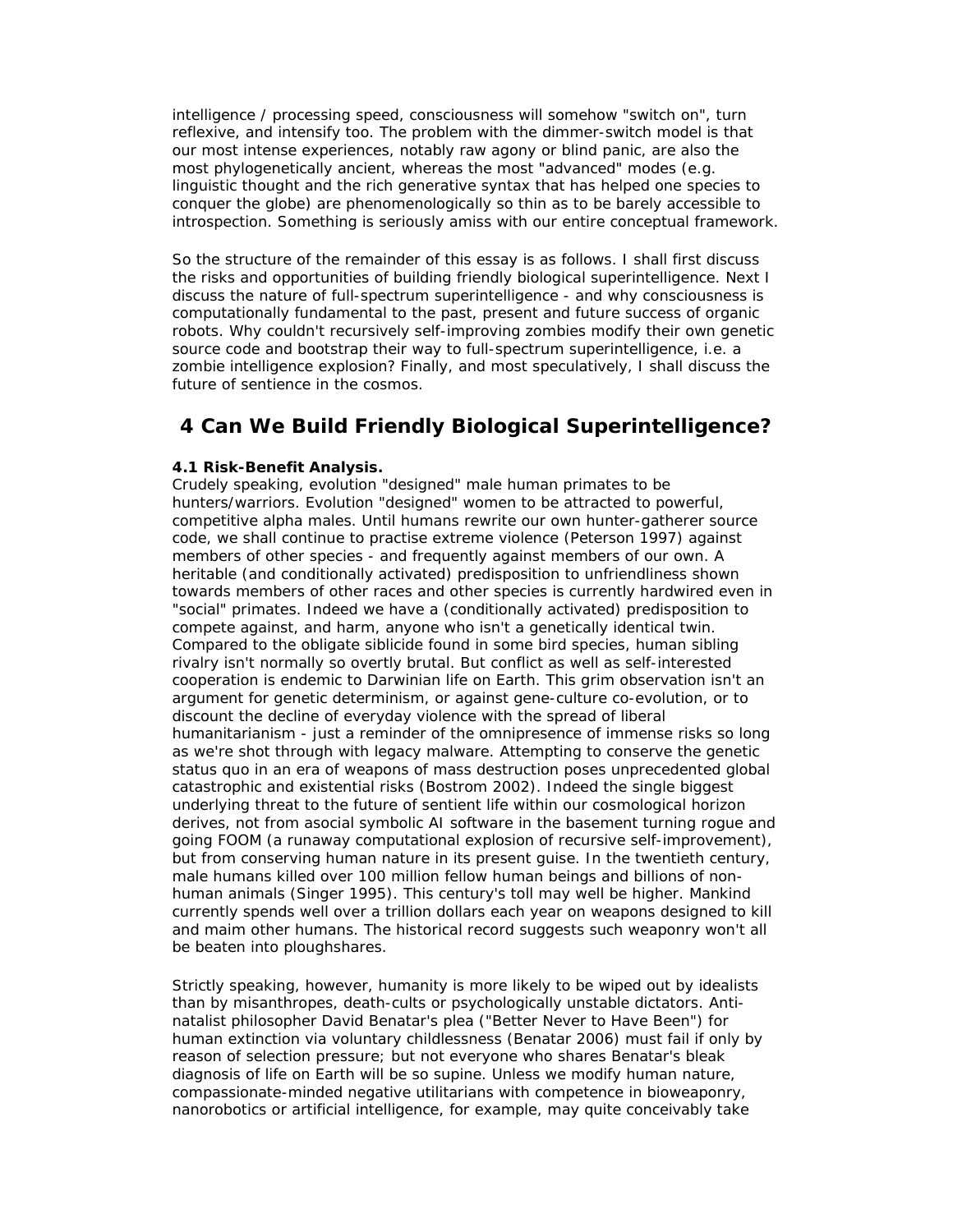direct action. Echoing Moore's law, Eliezer Yudkowsky warns that "Every eighteen months, the minimum IQ necessary to destroy the world drops by one point". Although suffering and existential risk might seem separate issues, they are intimately connected. Not everyone loves life so much they wish to preserve it. Indeed the extinction of Darwinian life is what many transhumanists are aiming for - just not framed in such apocalyptic and provocative language. For just as we educate small children so they can mature into fully-fledged adults, biological humanity may aspire to grow up, too, with the consequence that - in common with small children - archaic humans become extinct.

### **4.2 Technologies Of Biofriendliness.**

#### **Empathogens?**

How do you disarm a potentially hostile organic robot - despite your almost limitless ignorance of his source code? Provide him with a good education, civics lessons and complicated rule-governed ethics courses? Or give him a tablet of MDMA ("Ecstasy") and get smothered with hugs?

MDMA is short-acting (Holland 2001). The "penicillin of the soul" is potentially neurotoxic to serotonergic neurons. In theory, however, lifelong use of safe and sustainable empathogens would be a passport to worldwide biofriendliness. MDMA releases a potent cocktail of oxytocin, serotonin and dopamine into the user's synapses, thereby inducing a sense of "I love the world and the world loves me". There's no technical reason why MDMA's acute pharmacodynamic effects can't be replicated indefinitely shorn of its neurotoxicity. Designer "hug drugs" can potentially turn manly men into intelligent bonobos, more akin to the "hippie chimp" *Pan paniscus* than his less peaceable cousin *Pan troglodytes*. Violence would become unthinkable. Yet is this sort of proposal politically credible? "Morality pills" and other pharmacological solutions to human unfriendliness are both personally unsatisfactory and sociologically implausible. Do we really want to drug each other up from early childhood? Moreover life would be immeasurably safer if our fellow humans weren't genetically predisposed to unfriendly behaviour in the first instance.

But how can this friendly predisposition be guaranteed?

Friendliness can't realistically be hand-coded by tweaking the connections and weight strengths of our neural networks.

Nor can robust friendliness in advanced biological intelligence be captured by a bunch of explicit logical rules and smart algorithms, as in the paradigm of symbolic AI.

### **4.3 Mass Oxytocination?**

Amplified "trust hormone" (Lee 2009) might create the biological underpinnings of world-wide peace and love if negative feedback control of oxytocin release can be circumvented. Oxytocin is functionally antagonised by testosterone in the male brain. Yet oxytocin enhancers have pitfalls too. Enriched oxytocin function leaves one vulnerable to exploitation by the unenhanced. Can we really envisage a cross-cultural global consensus for mass-medication? When? Optional or mandatory? And what might be the wider ramifications of a "high oxytocin, low testosterone" civilisation? Less male propensity to violent territorial aggression, for sure; but disproportionate intellectual progress in physics, mathematics and computer science to date has been driven by the hyper-systematising cognitive style of "extreme male" brains (Baron-Cohen 2001). Also, enriched oxytocin function can indirectly even promote *un*friendliness to "out-groups" in consequence of promoting in-group bonding. So as well as oxytocin enrichment, global security demands a more inclusive, impartial, intellectually sophisticated conception of "us" that embraces all sentient beings (Singer 1981) - the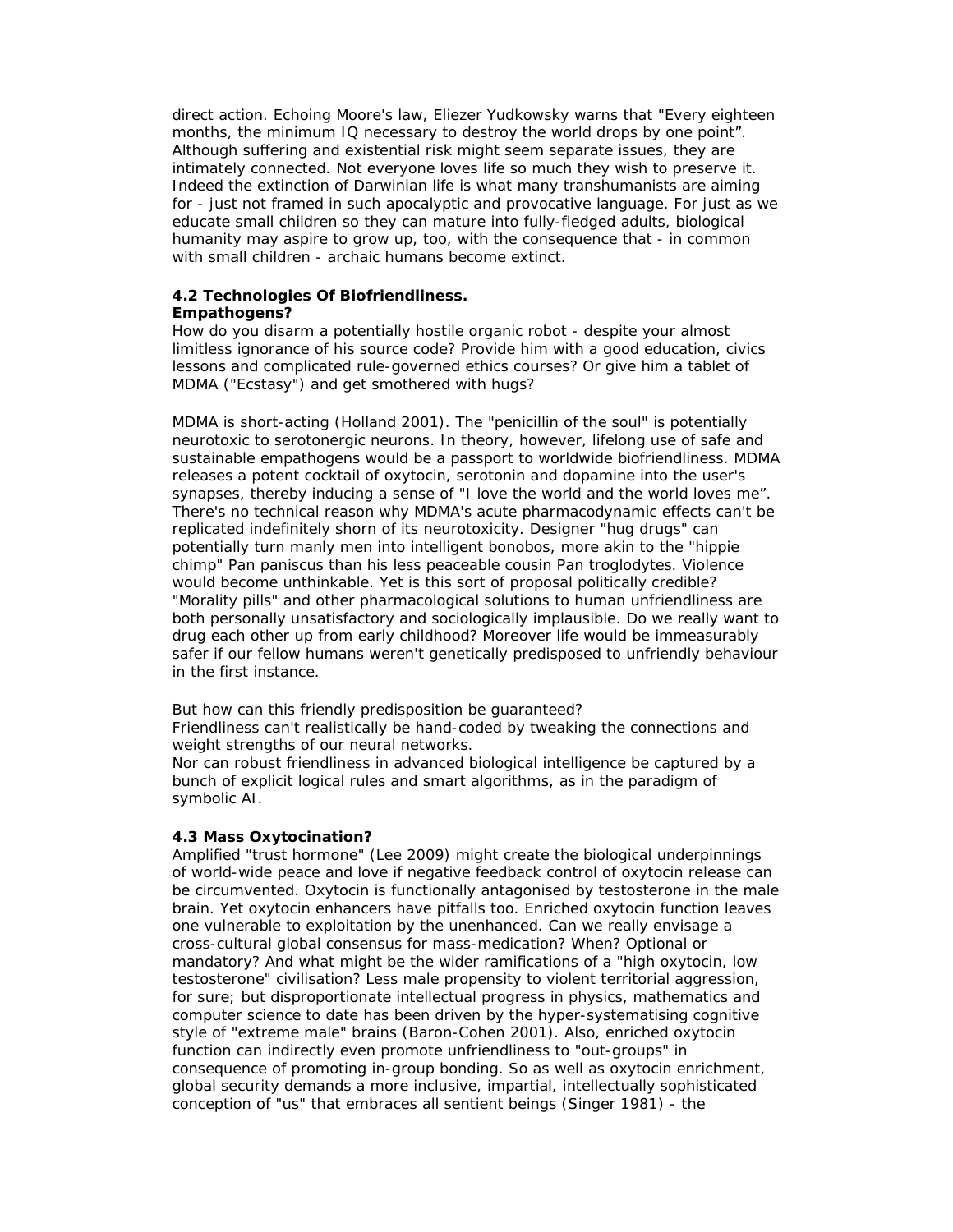expression of a hyper-developed capacity for empathetic understanding combined with a hyper-developed capacity for rational systematisation. Hence the imperative need for Full-Spectrum Superintelligence.

### **4.4 Mirror-Touch Synaesthesia?**

A truly long-term solution to unfriendly biological intelligence might be collectively to engineer ourselves with the functional generalisation of "mirror-touch" synaesthesia (Bannisy 2009). On seeing you cut and hurt yourself, a mirror-touch synaesthete is liable to feel a stab of pain as acutely as you do. Conversely, your expressions of pleasure elicit a no less joyful response. Thus mirror-touch synaesthesia is a hyper-empathising condition that makes deliberate unfriendliness, in effect, biologically impossible in virtue of cognitively enriching our capacity to represent each other's first-person perspectives. The existence of mirror-touch synaesthesia is a tantalising hint at the God-like representational capacities of a Full-Spectrum Superintelligence. This so-called "disorder" is uncommon in humans.

### **4.5 Timescales.**

The biggest problem with all these proposals, and other theoretical biological solutions to human unfriendliness, is timescale. Billions of human and non-human animals will have been killed and abused before they could ever come to pass. Cataclysmic wars may be fought in the meantime with nuclear, biological and chemical weapons harnessed to "narrow" AI. Our circle of empathy expands only slowly and fitfully. For the most part, religious believers and traditional-minded bioconservatives won't seek biological enhancement / remediation for themselves or their children. So messy democratic efforts at "political" compromise are probably unavoidable for centuries to come. For sure, idealists can dream up utopian schemes to mitigate the risk of violent conflict until the "better angels of our nature" (Pinker 2011) can triumph, e.g. the election of a risk-averse allfemale political class (Pellissier 2011) to replace legacy warrior males. Such schemes tend to founder on the rock of sociological plausibility. Innumerable sentient beings are bound to suffer and die in consequence.

### **4.6 Does Full-Spectrum Superintelligence Entail Benevolence?**

The God-like perspective-taking faculty of a Full-Spectrum Superintelligence doesn't entail distinctively *human*-friendliness (Yudkowsky 2008) any more than a God-like Superintelligence could promote distinctively Aryan-friendliness. Indeed it's unclear how benevolent superintelligence could want omnivorous killer apes in our current guise to walk the Earth in any shape or form. But is there any connection at all between benevolence and intelligence? Pre-reflectively, benevolence and intelligence are orthogonal concepts. There's nothing obviously incoherent about a malevolent God or a malevolent - or at least a callously indifferent - Superintelligence. Thus a sceptic might argue that there is no link whatsoever between benevolence - on the face of it a mere personality variable and enhanced intellect. After all, some sociopaths score highly on our [autistic, mind-blind] IQ tests. Sociopaths know that their victims suffer. They just don't care.

However, what's critical in evaluating cognitive ability is a *criterion of representational adequacy*. Representation is not an all-or-nothing phenomenon; it varies in functional degree. More specifically here, the cognitive capacity to represent the *formal* properties of mind differs from the cognitive capacity to represent the *subjective* properties of mind (Seager 2006). Thus a notional zombie Hyper-Autist robot running a symbolic AI program on an ultrapowerful digital computer with a classical von Neumann architecture may be beneficent or maleficent in its behaviour toward sentient beings. By its very nature, it can't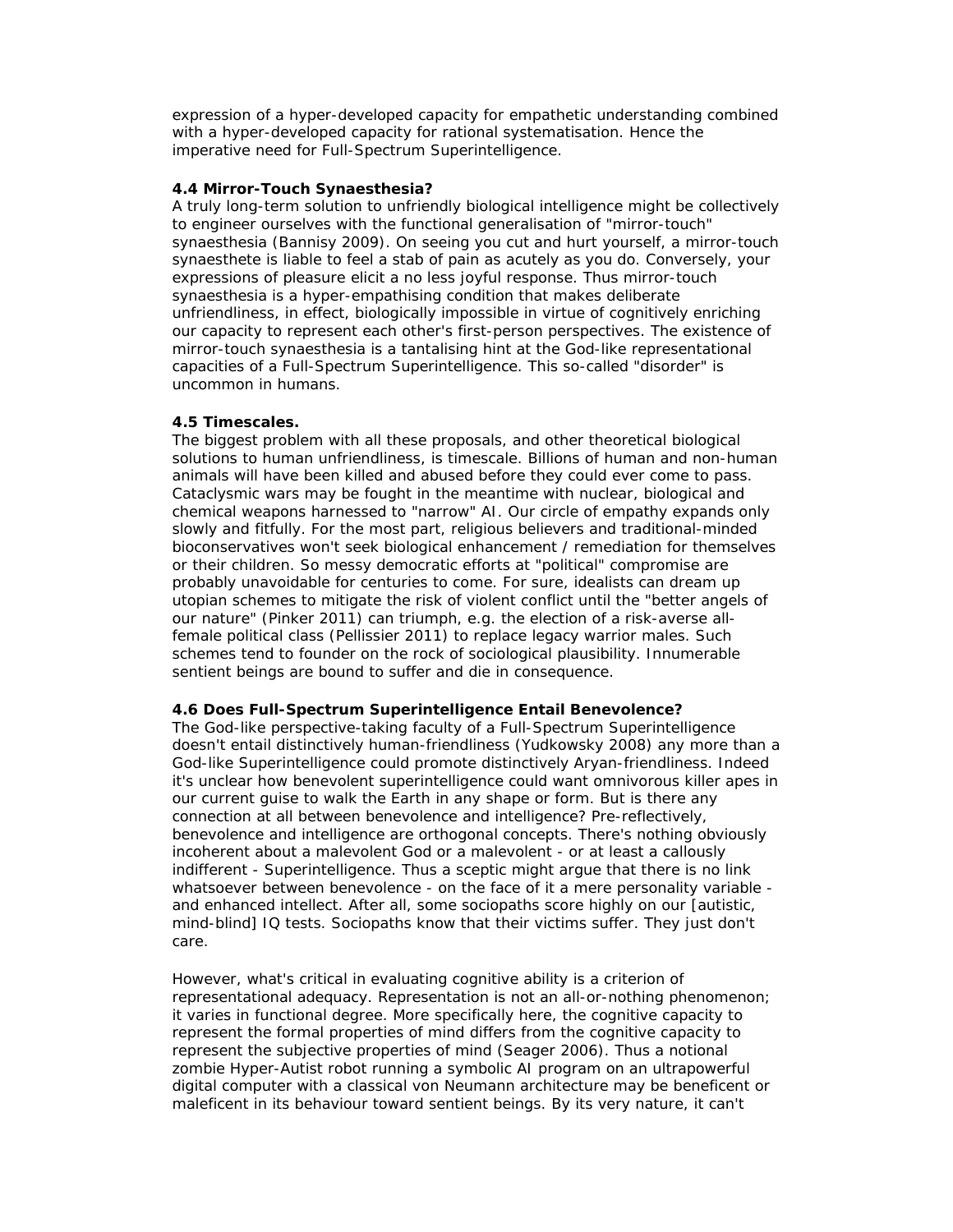know or care. Most starkly, the zombie Hyper-Autist might be programmed to convert the world's matter and energy into either heavenly "utilitronium" or diabolical "dolorium" without the slightest insight into the significance of what it was doing. This kind of scenario is at least a notional risk of creating insentient Hyper-Autists endowed with mere formal utility functions rather than hypersentient Full-Spectrum Superintelligence. By contrast, Full-Spectrum Superintelligence *does* care in virtue of its full-spectrum representational capacities - a bias-free generalisation of the superior perspective-taking, "mindreading" capabilities that enabled humans to become the cognitively dominant species on the planet. Full-spectrum Superintelligence, if equipped with the posthuman cognitive generalisation of mirror-touch synaesthesia, understands your thoughts, your feelings and your egocentric perspective better than you do yourself.

Could there arise "evil" mirror-touch synaesthetes? In one sense, no. You can't go around wantonly hurting other sentient beings if you feel their pain as your own. Full-spectrum intelligence is friendly intelligence. But in another sense yes, insofar as primitive mirror-touch synaesthetes are prey to species-specific cognitive limitations that prevent them acting rationally to maximise the wellbeing of all sentience. Full-spectrum superintelligences would lack those computational limitations in virtue of their full cognitive competence in understanding both the subjective and the formal properties of mind. Perhaps full-spectrum superintelligences might optimise your matter and energy into a blissful smart angel; but they couldn't wantonly hurt you, whether by neglect or design.

More practically today, a cognitively superior analogue of natural mirror-touch synaesthesia should soon be feasible with reciprocal neuroscanning technology a kind of naturalised telepathy. At first blush, mutual telepathic understanding sounds a panacea for ignorance and egotism alike. An exponential growth of shared telepathic understanding might safeguard against global catastrophe born of mutual incomprehension and WMD. As the poet Henry Wadsworth Longfellow observed, "If we could read the secret history of our enemies, we should find in each life sorrow and suffering enough to disarm all hostility." Maybe so. The problem here, as advocates of Radical Honesty soon discover, is that many Darwinian thoughts scarcely promote friendliness if shared: they are often illnatured, unedifying and unsuitable for public consumption. Thus unless perpetually "loved-up" on MDMA or its long-acting equivalents, most of us would find mutual mind-reading a traumatic ordeal. Human society and most personal relationships would collapse in acrimony rather than blossom. Either way, our human incapacity fully to understand the first-person point of view of other sentient beings isn't just a moral failing or a personality variable; it's an *epistemic* limitation, an intellectual failure to grasp an objective feature of the natural world. Even "normal" people share with sociopaths this fitness-enhancing cognitive deficit. By posthuman criteria, perhaps we're all ignorant quasisociopaths. The egocentric delusion (i.e. that the world centres on one's existence) is genetically adaptive and strongly selected for over hundreds of millions of years (Dawkins 1976). Fortunately, it's a cognitive failing amenable to technical fixes and eventually a cure: Full-Spectrum Superintelligence. The devil is in the details, or rather the genetic source code.

### **5 A Biotechnological Singularity?**

Yet does this positive feedback loop of reciprocal enhancement amount to a Singularity (Vinge 1993) in anything more than a metaphorical sense? The risk of talking portentously about "The Singularity" isn't of being wrong: it's of being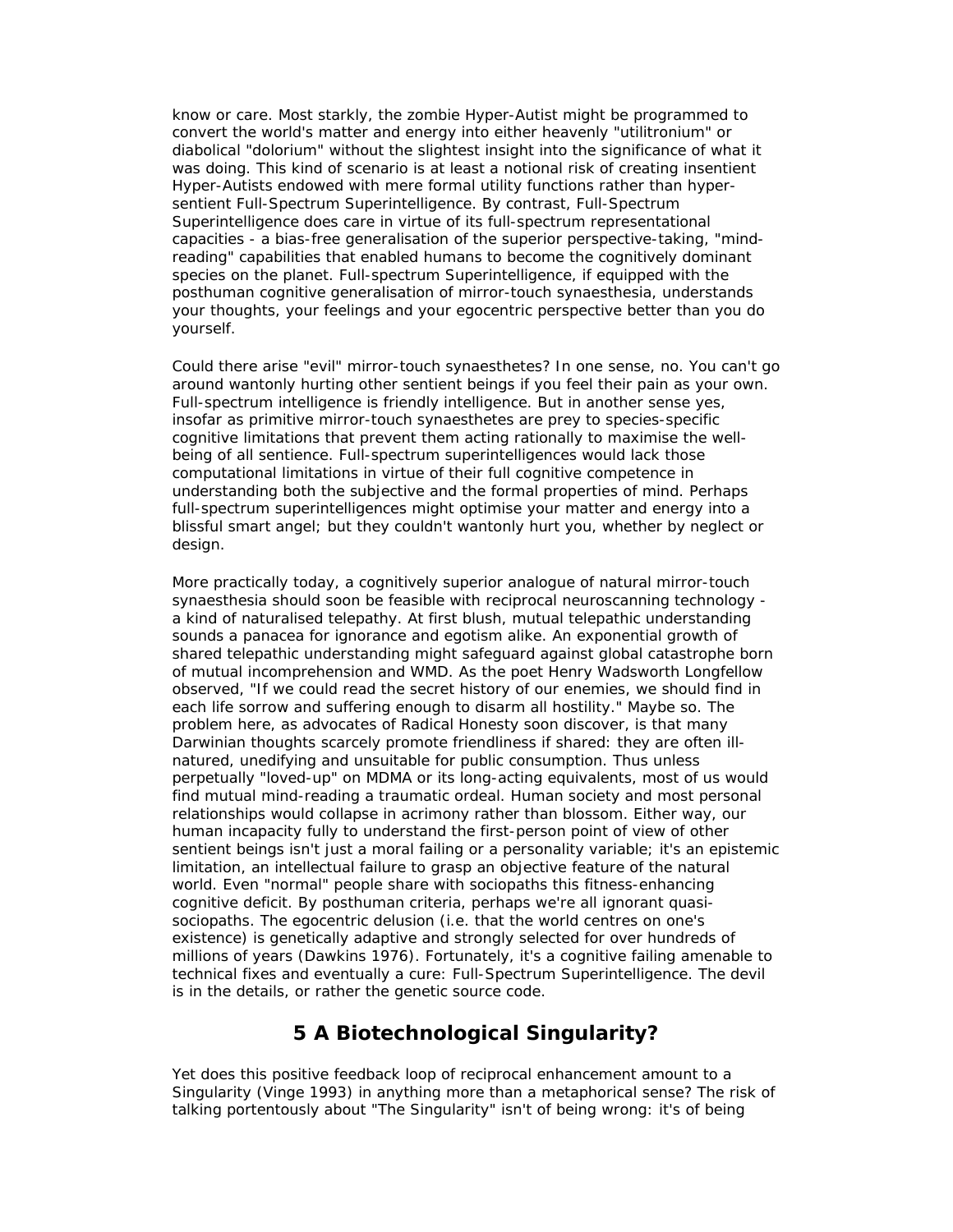"not even wrong" - of reifying one's ignorance and elevating it to the status of an ill-defined apocalyptic event. Already multiple senses of "The Singularity" proliferate in popular culture. Does taking LSD induce a Consciousness Singularity? How about the abrupt and momentous discontinuity in one's conception of reality entailed by waking from a dream? Or the birth of language? Or the Industrial Revolution? So is the idea of recursive self-improvement leading to a *Bio*technological Singularity, or "BioSingularity" for short, any more rigorously defined than recursive self-improvement (Omohundro 2007) of seed AI leading to a "Technological Singularity"?

Metaphorically, perhaps, the impending biointelligence explosion represents an intellectual "event horizon" beyond which archaic humans cannot model or understand the future. Events beyond the BioSingularity will be stranger than science-fiction: too weird for unenhanced human minds - or the algorithms of a zombie super-Asperger - to predict or understand. In the popular sense of "event horizon", maybe the term is apt too, though the metaphor is still potentially misleading. Thus theoretical physics tells us that one could pass through the event horizon of a non-rotating supermassive black hole and not notice any subjective change in consciousness - even though one's signals would now be inaccessible to an external observer. The BioSingularity will feel different in ways a human conceptual scheme can't express. But what is the empirical content of this claim?

### **6 What Is Full-Spectrum Superintelligence?**

*"[g is] ostensibly some innate scalar brain force...[However] ability is a folk concept and not amenable to scientific analysis."* Jon Marks (Dept Anthropology, Yale University), 1995, *Nature*, 9 xi, 143-144.

*"Our normal waking consciousness, rational consciousness as we call it, is but one special type of consciousness, whilst all about it, parted from it by the filmiest of screens, there lie potential forms of consciousness entirely different."* (William James)

### **6.1. Intelligence.**

"Intelligence" is a folk concept. The phenomenon is not well-defined - or rather any attempt to do so amounts to a stipulative definition that doesn't "carve Nature at the joints". The Cattell-Horn-Carroll psychometric theory of human cognitive abilities (Carroll 1993) is probably most popular in academia and the IQ testing community. But the Howard Gardner multiple intelligences model, for example, differentiates "intelligence" into various spatial, linguistic, bodilykinaesthetic, musical, interpersonal, intrapersonal, naturalistic and existential intelligence (Gardner 1983) rather than a single general ability ("g"). Who's right? As it stands, "g" is just a statistical artefact of our culture-bound IQ tests. If general intelligence were indeed akin to an innate scalar brain force, as some advocates of "g" believe, or if intelligence can best be modelled by the paradigm of symbolic AI, then the exponential growth of digital computer processing power might indeed entail an exponential growth in intelligence too - perhaps leading to some kind of Super-Watson (Baker 2011). Other facets of intelligence, however, resist enhancement by mere acceleration of raw processing power.

One constraint is that a theory of general intelligence should be race-, species-, and culture-neutral. Likewise, an impartial conception of intelligence should embrace all possible state-spaces of consciousness: prehuman, human, transhuman and posthuman.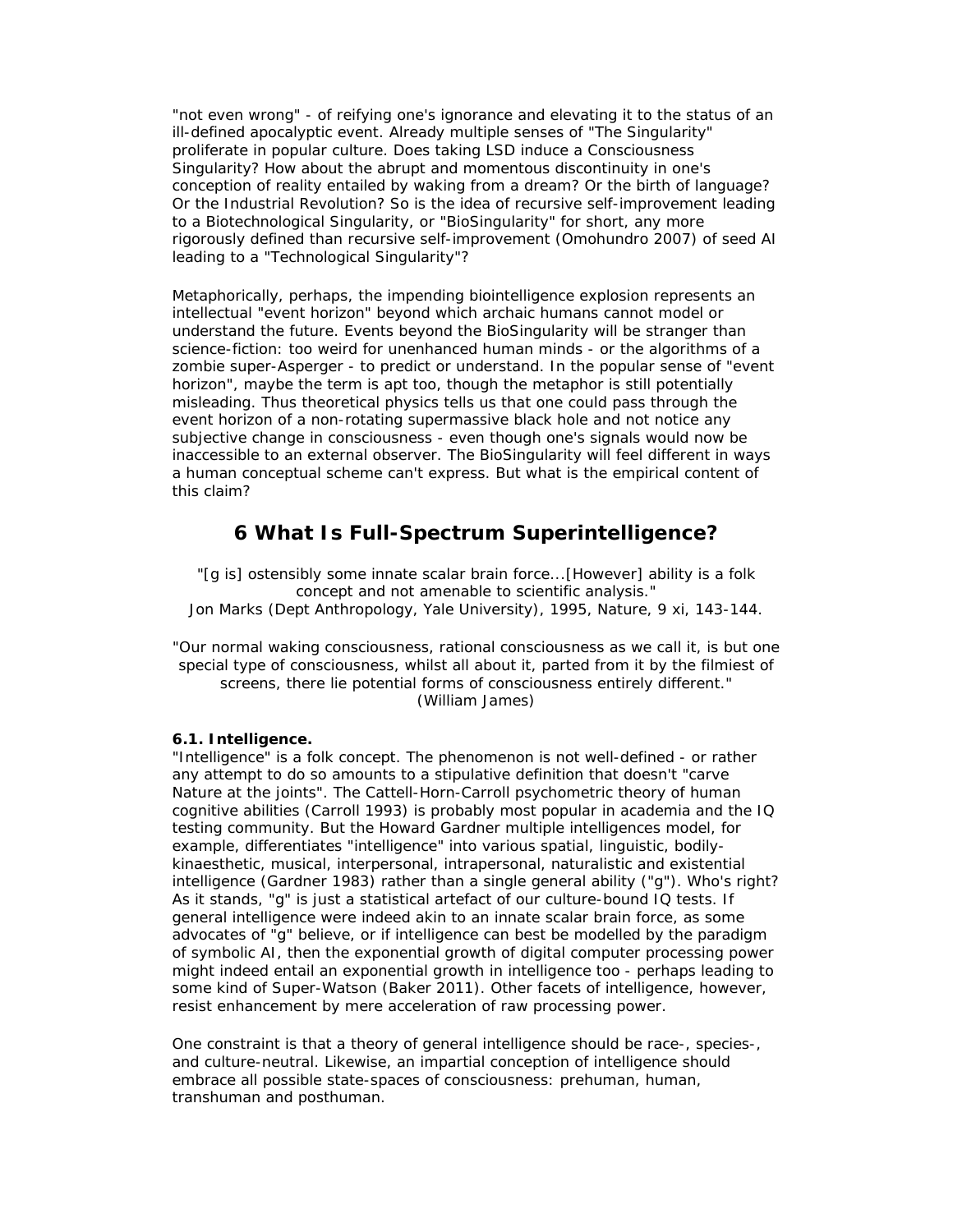The non-exhaustive set of criteria below doesn't pretend to be anything other than provisional. They are amplified in the sections to follow.

### *Full-Spectrum Superintelligence* entails:

- 1. the capacity to solve the Binding Problem, (Revonsuo 1999) i.e. to generate phenomenally unified entities from widely distributed computational processes; and run cross-modally matched, data-driven world-simulations (Revonsuo 2005) of the mind-independent environment. (*cf*. naive realist theories of "perception" versus the world-simulation or "Matrix" paradigm. Compare disorders of binding, e.g. simultanagnosia (an inability to perceive the visual field as a whole), cerebral akinetopsia ("motion blindness"), etc. In the absence of a data-driven, almost realtime simulation of the environment, intelligent agency is impossible.)
- 2. a self or some non-arbitrary functional equivalent of a person to which intelligence can be ascribed. (*cf*. dissociative identity disorder ("multiple personality disorder"), or florid schizophrenia, or your personal computer: in the absence of at least a fleetingly unitary self, what philosophers call "synchronic identity", there is no entity that is intelligent, just an aggregate of discrete algorithms and an operating system.)
- 3. a "mind-reading" or perspective-taking faculty; higher-order intentionality (e.g. "he believes that she hopes that they fear that he wants...", etc): social intelligence. The intellectual success of the most cognitively successful species on the planet rests, not just on the recursive syntax of human language, but also on our unsurpassed "mind-reading" prowess, an ability to simulate the perspective of other unitary minds: the "Machiavellian Ape" hypothesis (Byrne 1988). Any ecologically valid intelligence test designed for a species of social animal must incorporate social cognition and the capacity for co-operative problem-solving. So must any test of empathetic superintelligence.
- 4. a metric to distinguish the important from the trivial. (our theory of significance should be explicit rather than implicit, as in contemporary IQ tests. What distinguishes, say, mere calendrical prodigies and other "savant syndromes" from, say, a Grigori Perelman who proved the Poincaré conjecture? Intelligence entails understanding what does and doesn't - matter. What matters is of course hugely contentious.)
- 5. a capacity to navigate, reason logically about, and solve problems in multiple state-spaces of consciousness [e.g. dreaming states (*cf.* lucid dreaming), waking consciousness, echolocatory competence, visual discrimination, synaesthesia in all its existing and potential guises, humour, introspection, the different realms of psychedelia (*cf*. salvia space, "the K-hole" etc)] including *realms of experience not yet co-opted by either natural selection or posthuman design for tracking features of the mind-independent world*. Full Spectrum Superintelligence will entail cross-domain goal-optimising ability in all possible state-spaces of consciousness (Shulgin 2011).

#### *and finally*

6. "Autistic", pattern-matching, rule-following, mathematico-linguistic intelligence, i.e. the standard, mind-blind (Baron-Cohen 1995) cognitive tool-kit scored by existing IQ tests. High-functioning "autistic" intelligence is indispensable to higher mathematics, computer science and the natural sciences. High-functioning autistic intelligence is necessary - but not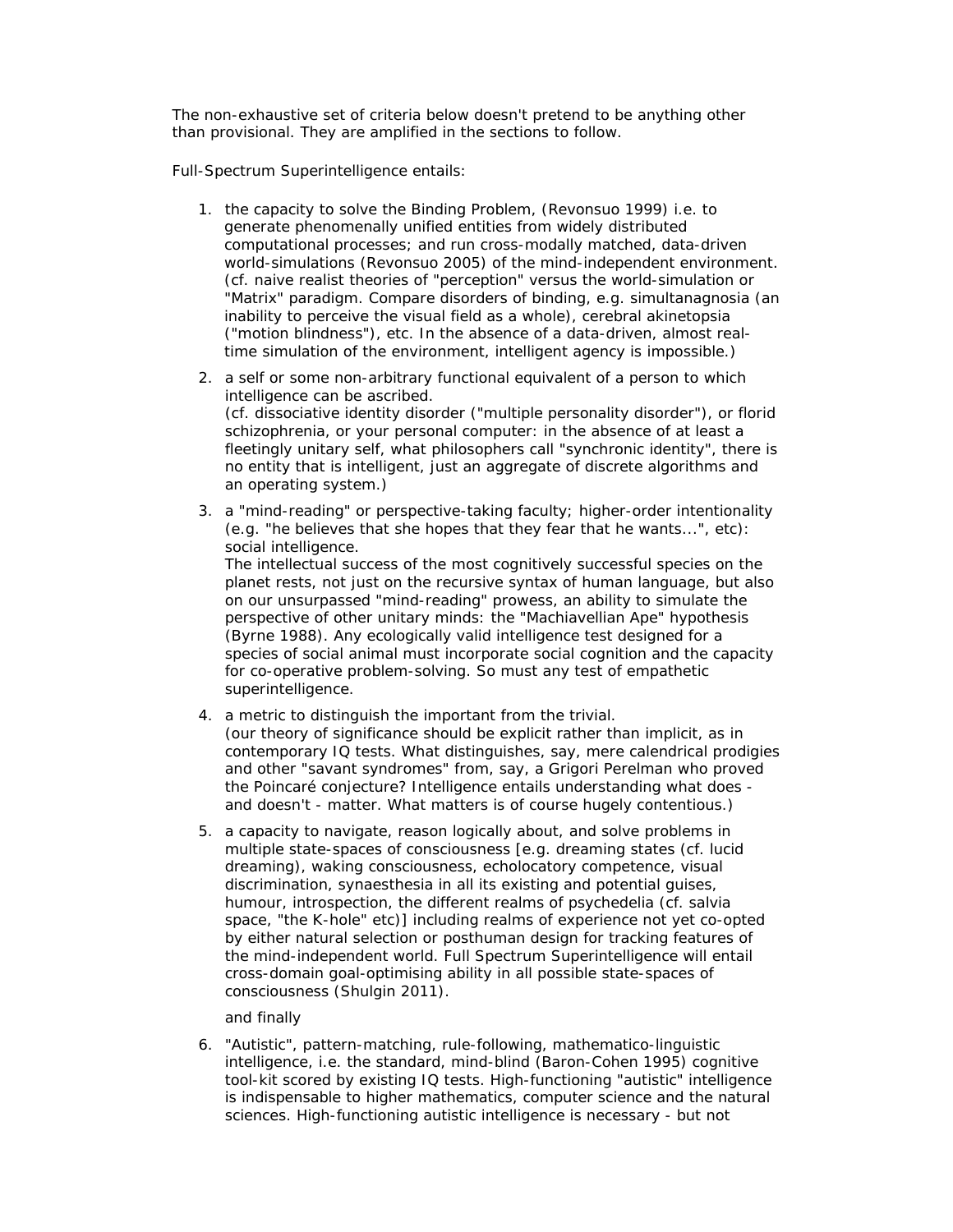sufficient - for a civilisation capable of advanced technology that can cure ageing and disease, systematically phase out the biology of suffering, and take us to the stars. And for programming artificial intelligence.

We may then ask which facets of Full-Spectrum Superintelligence will be accelerated by the exponential growth of digital computer processing power? Number six, clearly, as decades of post-ENIAC progress in computer science attest. But what about numbers one-to-five? Here the picture is murkier.

### **6.2 The Bedrock Of Intelligence. World-Simulation ("Perception")**

Consider criterion number one, world-simulating prowess, or what we misleadingly term "perception". The philosopher Bertrand Russell (Russell 1948) once aptly remarked that one never sees anything but the inside of one's own head. In contrast to such inferential realism, commonsense perceptual direct realism offers all the advantages of theft over honest toil - and it's computationally useless for the purposes either of building artificial general intelligence or understanding its biological counterparts. For the bedrock of intelligent agency is the capacity of an embodied agent computationally to simulate dynamic objects, properties and events in the mind-independent environment. [For a contrary view, see e.g. Brooks 1991] The evolutionary success of organic robots over the past *c*. 540 million years has been driven by our capacity to run data-driven egocentric world-simulations - what the naive realist, innocent of modern neuroscience or post-Everett (Everett 1957) quantum mechanics, calls simply perceiving one's physical surroundings. Unlike classical digital computers, organic neurocomputers can simultaneously "bind" multiple features (edges, colours, motion, etc) distributively processed across the brain into unitary phenomenal objects embedded in unitary spatio-temporal worldsimulations apprehended by a momentarily unitary self: what Kant (1781) calls "the transcendental unity of apperception". These simulations run in (almost) real time; the time-lag in our world-simulations is barely more than a few dozen milliseconds. Such blistering speed of construction and execution is adaptive and often life-saving in a fast-changing external environment. Recapitulating evolutionary history, pre-linguistic human infants must first train up their neural networks to bind the multiple features of dynamic objects and run unitary worldsimulations before they can socially learn *second-order* representation and then *third-order* representation, i.e. language followed later in childhood by metalanguage.

Occasionally, object binding and/or the unity of consciousness partially breaks down in mature adults who suffer a neurological accident. The results can be cognitively devastating (*cf*. akinetopsia or "motion blindness" (Zeki 1991); and simultanagnosia, an inability to apprehend more than a single object at a time Riddoch 2004), etc). Yet normally our simulations of fitness-relevant patterns in the mind-independent local environment feel seamless. Our simulations each appear simply as "the world"; we just don't notice or explicitly represent the gaps. Neurons, (mis)construed as classical processors, are pitifully slow, with spiking frequencies barely up to 200 per second. By contrast, silicon (etc) processors are ostensibly millions of times faster. Yet the notion that nonbiological computers are faster than sentient neurocomputers is a philosophical assumption, not an empirical discovery. Here the assumption will be challenged. Unlike the CPUs of classical robots, an organic mind/brain delivers dynamic unitary phenomenal objects and unitary world-simulations with a "refresh rate" of many billions per second (*cf*. the persistence of vision as experienced watching a movie run at a mere 30 frames per second). These crossmodally matched simulations take the guise of what passes as the macroscopic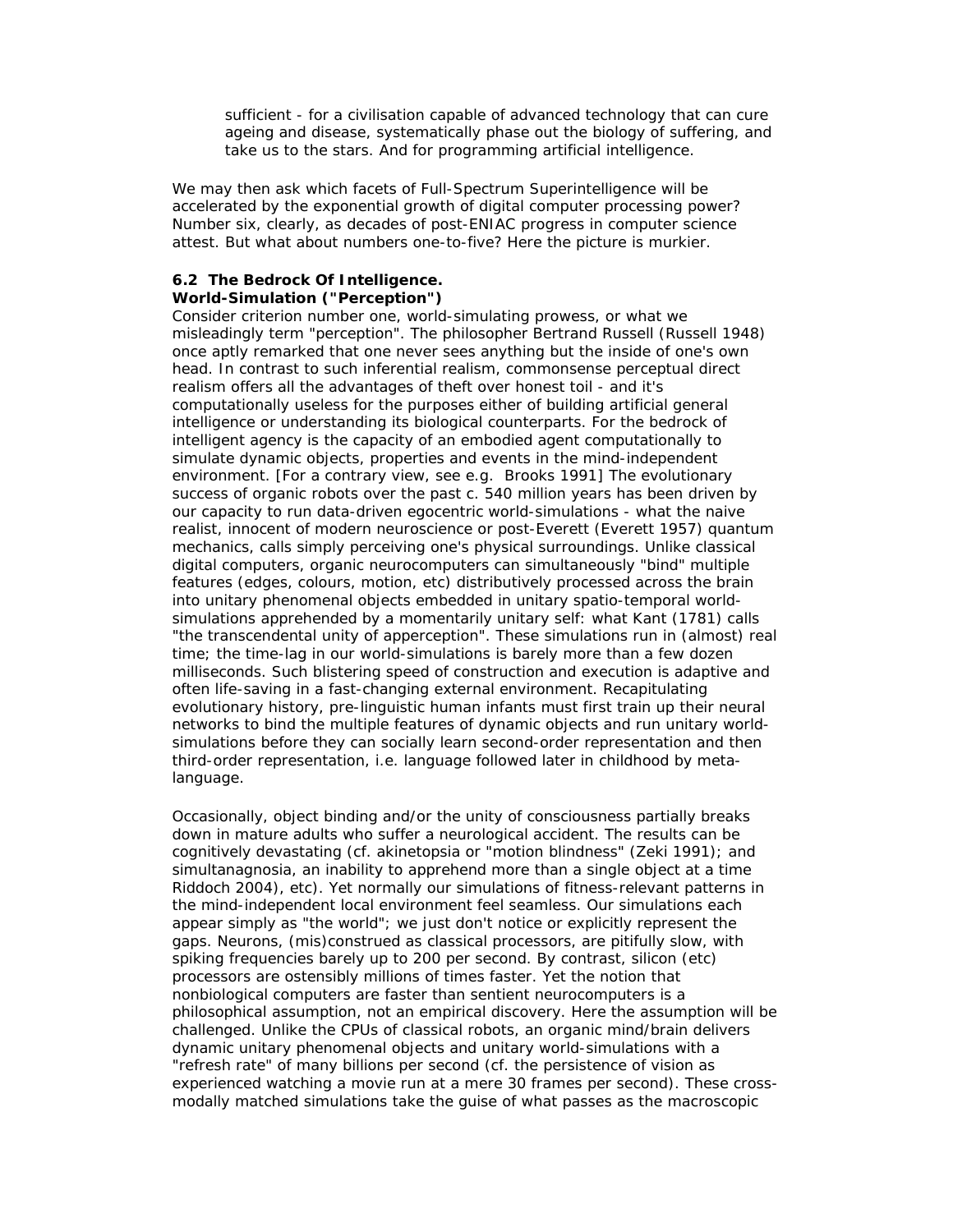world: a spectacular egocentric simulation run by the vertebrate CNS that taps into the world's fundamental quantum substrate (Ball 2011). A strong prediction of this conjecture is that classical digital computers will never be non-trivially conscious - or support software smart enough to understand their ignorance.

We should pause here. This is *not* a mainstream view. Most AI researchers regard stories of a non-classical mechanism underlying the phenomenal unity of biological minds as idiosyncratic at best. In fact no scientific consensus exists on the molecular underpinnings of the unity of consciousness, nor on how such unity is even physically possible. By analogy, 1.3 billion skull-bound Chinese minds can never be a single subject of experience, irrespective of their interconnections. How could waking or dreaming communities of membrane-bound classical neurons - even *micro*conscious classical neurons - be any different? If materialism is true, conscious mind should be *impossible*. Yet any explanation of phenomenal object binding, the unity of perception, or the phenomenal unity of the self that invokes quantum coherence as here is controversial. One reason it's controversial is that the delocalisation involved in quantum coherence is exceedingly short-lived in an environment as warm and noisy as a macroscopic brain - supposedly too short-lived to do computationally useful work (Hagen 2002). Physicist Max Tegmark (Tegmark 2000) estimates that thermally-induced decoherence destroys any macroscopic coherence of brain states within  $10^{-13}$ second, an unimaginably long time in natural Planck units but an unimaginably short time by everyday human intuitions. Perhaps it would be wiser just to acknowledge these phenomena are unexplained mysteries within a conventional materialist framework - as mysterious as the existence of consciousness itself. But if we're speculating about the imminent end of the human era (Good 1965), shoving the mystery under the rug isn't really an option. For the different strands (Yudkowsky 2007) of the Singularity movement share a common presupposition. This presupposition is that our complete ignorance within a materialist conceptual scheme of why consciousness exists (the "Hard Problem") (Chalmers 1995), and of even the ghost of a solution to the Binding Problem, doesn't matter for the purposes of building the seed of artificial posthuman superintelligence. Our ignorance supposedly doesn't matter either because consciousness and/or our quantum "substrate" are computationally irrelevant to cognition (Hutter 2012) and the creation of nonbiological minds, or alternatively because the feasibility of "whole brain emulation" (Markram 2006) will allow us to finesse our ignorance.

Unfortunately, we have no grounds for believing this assumption is true or that the properties of our quantum "substrate" are functionally irrelevant to Full-Spectrum Superintelligence or its humble biological predecessors. Conscious minds are not substrate-neutral digital computers. Humans investigate and reason about problems of which digital computers are invincibly ignorant, not least the properties of consciousness itself. The Hard Problem of consciousness can't be quarantined from the rest of science and treated as a troublesome but self-contained anomaly: its mystery infects *everything* (Rescher 1974) that we think we know about ourselves, our computers and the world. Either way, the conjecture that the phenomenal unity of perception is a manifestation of ultrarapid sequences of irreducible quantum coherent states *isn't* a claim that the mind/brain is capable of detecting events in the mind-independent world on this kind of sub-picosecond timescale. Rather the role of the local environment in shaping action-guiding experience in the awake mind/brain is here conjectured to be quantum state-*selection*. When we're awake, patterns of impulses from e.g. the optic nerve *select* which quantum-coherent frames are generated by the mind/brain - in contrast to the autonomous world-simulations spontaneously generated by the dreaming brain. Other quantum mind theorists, most notably Roger Penrose (Penrose 1994) and Stuart Hameroff (Hameroff 2006), treat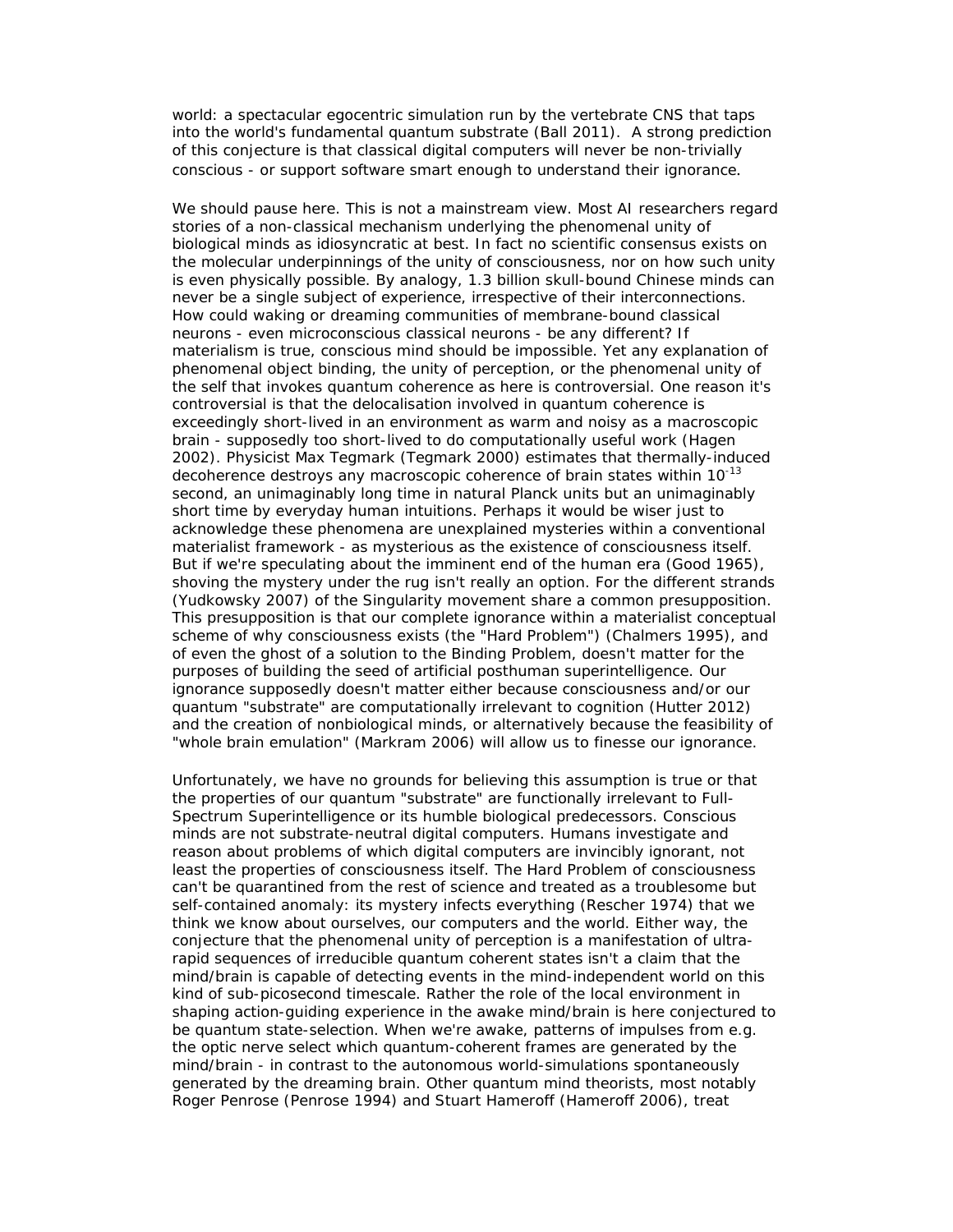quantum minds as evolutionarily novel rather than phylogenetically ancient. They invoke a non-physical (Saunders 2010) wave-function collapse and unwisely focus on e.g. the ability of mathematically-inclined brains to perform noncomputable functions in higher mathematics, a feat for which selection pressure has presumably been non-existent (Litt 2006). Yet the human capacity for sequential linguistic thought and formal logico-mathematical reasoning is a late evolutionary novelty executed by a slow, brittle virtual machine running on top of its massively parallel quantum parent - a momentous evolutionary innovation whose neural mechanism is still unknown.

In contrast to the evolutionary novelty of serial linguistic thought, our ancient and immensely adaptive capacity to run unitary world-simulations, simultaneously populated by hundreds or more dynamic unitary objects, enables organic robots to solve the computational challenges of navigating a hostile environment that would leave the fastest classical supercomputer grinding away until Doomsday. Physical theory (*cf*. the Bekenstein bound) shows that informational resources as classically conceived are not just physical but finite and scarce: a maximum possible limit of  $10^{120}$  bits set by the surface area of the entire accessible universe (Lloyd 2002) expressed in Planck units according to the Holographic principle. An infinite computing device like a universal Turing machine (Dyson 2012) is physically impossible. So invoking computational equivalence and asking whether a classical Turing machine can run a human-equivalent macroscopic worldsimulation is akin to asking whether a classical Turing machine can factor 1500 digit numbers in real-world time [i.e. no]. No doubt resourceful human and transhuman programmers will exploit all manner of kludges, smart workarounds and "brute-force" algorithms to try and defeat the Binding Problem in AI. How will they fare? Compare clod-hopping AlphaDog with the sophisticated functionality of the sesame-seed sized brain of a bumblebee. Brute-force algorithms suffer from an exponentially growing search space that soon defeats any classical computational device in open-field contexts. As witnessed by our seemingly effortless world-simulations, organic minds are ultrafast; classical computers are slow. Serial *thinking* is slower still; but that's not what conscious biological minds are good at. On this conjecture, "substrate-independent" phenomenal worldsimulations are impossible for the same reason that "substrate-independent" chemical valence structure is impossible. We're simply begging the question of what's functionally (ir)relevant. Ultimately, Reality has only a single, "programresistant" (Gunderson 1985) ontological level even though it's amenable to description at different levels of computational abstraction; and the nature of this program-resistant level as disclosed by the subjective properties of one's mind (Lockwood 1989) is utterly at variance with what naive materialist metaphysics would suppose (Seager 2006). *If* our phenomenal world-simulating prowess turns out to be constitutionally tied to our quantum mechanical wetware, then substrate-neutral virtual machines (i.e. software implementations of a digital computer that execute programs like a physical machine) will never be able to support "virtual" qualia or "virtual" unitary subjects of experience. This rules out sentient life "uploading" itself to digital nirvana (Moravec 1990). C*ontra* Marvin Minsky ("The most difficult human skills to reverse engineer are those that are unconscious") (Minsky 1987), the most difficult skills for roboticists to engineer in artificial robots are actually intensely conscious: our colourful, noisy, tactile, sometimes hugely refractory virtual worlds.

Naively, for sure, real-time world-simulation doesn't sound too difficult. Hollywood robots do it all the time. Videogames become ever more photorealistic. Perhaps one imagines viewing some kind of inner TV screen, as in a Terminator movie or The Matrix. Yet the capacity of an awake or dreaming brain to generate unitary macroscopic world-simulations can only superficially resemble a little man (a "homunculus") viewing its own private theatre - on pain of an infinite regress.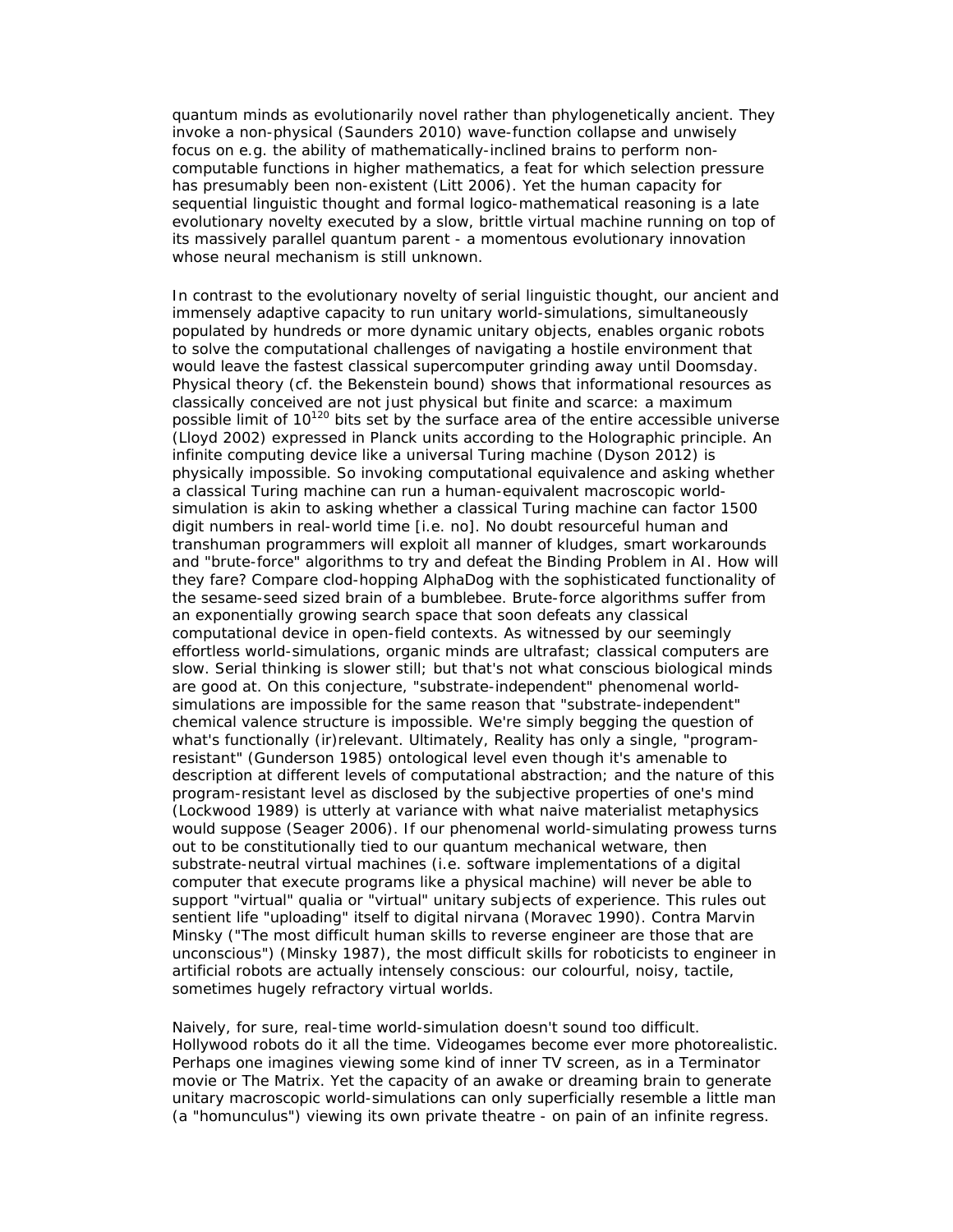For by what mechanism would the homunculus view this inner screen? Emulating the behaviour of even the very simplest sentient organic robots on a classical digital computer is a daunting task. *If* conscious biological minds are irreducibly quantum mechanical by their very nature, then reverse-engineering the brain to create digital human "mindfiles" and "roboclones" alike will prove impossible.

#### **6.3 The Bedrock Of Superintelligence. Hypersocial Cognition ("Mind-reading")**

Will superintelligence be solipsistic or social? Overcoming a second obstacle to delivering human-level artificial general intelligence - let alone building a recursively self-improving super-AGI culminating in a Technological Singularity depends on finding a solution to the first challenge, i.e. real-time worldsimulation. For the evolution of distinctively human intelligence, sitting on top of our evolutionarily ancient world-simulating prowess, has been driven by the interplay between our rich generative syntax and superior "mind-reading" skills: so-called Machiavellian intelligence (Byrne 1988). Machiavellian intelligence is an egocentric parody of God's-eye-view empathetic superintelligence. Critically for the prospects of building AGI, this real-time mind-modelling expertise is parasitic on the neural wetware to generate unitary first-order world-simulations - virtual worlds populated by the avatars of intentional agents whose different first-person perspectives can be partially and imperfectly understood by their simulator. Even articulate human subjects with autism spectrum disorder are prone to multiple language deficits because they struggle to understand the intentions - and higher-order intentionality - of neurotypical language users. Indeed natural language is itself a pre-eminently social phenomenon: its criteria of application must first be socially learned. Not all humans possess the cognitive capacity to acquire mind-reading skills and the cooperative problem-solving expertise that sets us apart from other social primates. Most notably, people with autism spectrum disorder don't just fail to understand other minds; autistic intelligence cannot begin to understand its own mind. Pure autistic intelligence has no conception of a self that can be improved, recursively or otherwise. Autists can't "read" their own minds. The inability of the autistic mind to take what Daniel Dennett (Dennett 1987) calls the "intentional stance" parallels the inability of classical computers to understand the minds of intentional agents - or have insight into their own zombie status. Even with smart algorithms and ultrapowerful hardware, the ability of ultra-intelligent autists to predict the long-term behaviour of mindful organic robots by relying exclusively on the physical stance (i.e. solving the Schrödinger equation of the intentional agent in question) will be extremely limited. For example, much collective human behaviour is chaotic in the technical sense, i.e. it shows extreme sensitivity to initial conditions that confounds long-term prediction by even the most powerful real-world supercomputer. But there's a worse problem: reflexivity. Predicting sociological phenomena differs essentially from predicting mindless physical phenomena. Even in a classical, causally deterministic universe, the behaviour of mindful, reflexively self-conscious agents is frequently unpredictable, even in principle, from *within* the world owing to so-called prediction paradoxes (Welty 1970). When the very act of prediction causally interacts with the predicted event, then self-defeating or self-falsifying predictions are inevitable. Self-falsifying predictions are a mirror image of so-called self-fulfilling predictions. So in common with autistic "idiot savants", classical AI gone rogue will be vulnerable to the low cunning of Machiavellian apes and the high cunning of our transhuman descendants.

This argument (i.e. our capacity for unitary mind-simulation embedded in unitary world-simulation) for the cognitive primacy of biological general intelligence isn't decisive. For a start, computer-aided Machiavellian humans can program robots with "narrow" AI - or perhaps "train up" the connections and weights of a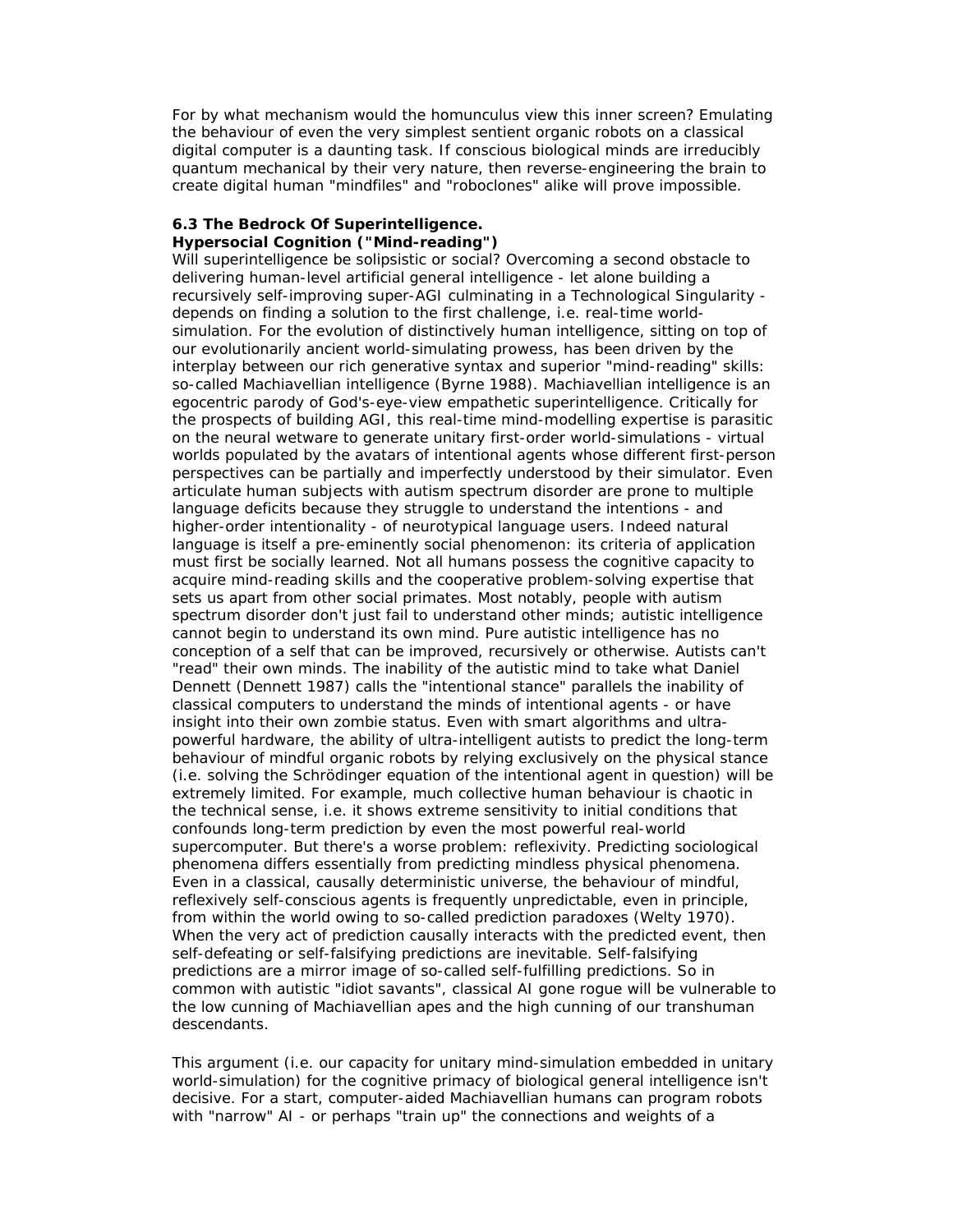subsymbolic connectionist architecture (Rumelhart 1986) - for their own manipulative purposes. Humans underestimate the risks of zombie infestation at our peril. Given our profound ignorance of how conscious mind is even possible, it's probably safest to be agnostic over whether autonomous nonbiological robots will ever emulate human world-simulating or mind-reading capacity in most openfield contexts, despite the scepticism expressed here. Either way, the task of devising an ecologically valid measure of general intelligence that can reliably, predictively and economically discriminate between disparate life-forms is immensely challenging, not least because the intelligence test will express the value-judgements, and species- and culture-bound conceptual scheme, of the tester. Some biases are insidious and extraordinarily subtle: for example, the desire systematically to measure "intelligence" with mind-blind IQ tests is itself a quintessentially Asperger-ish trait. In consequence, social cognition is disregarded altogether. What we fancifully style "IQ tests" are designed by people with abnormally high AQs (Baron-Cohen 2001) as well as self-defined high IQs. Thus many human conceptions of (super)intelligence resemble high-functioning autism spectrum disorder rather than a hyper-empathetic God-like Super-Mind. For example, an AI that attempted systematically to maximise the cosmic abundance of paperclips (Yudkowsky 2008) would be recognisably autistic rather than incomprehensibly alien. Full-Spectrum (Super-)intelligence is certainly harder to design or quantify scientifically than mathematical puzzle-solving ability or performance in verbal memory-tests: "IQ". But that's because superhuman intelligence will be not just quantitatively different but also qualitatively alien (Huxley 1954) from human intelligence. To misquote Robert McNamara, cognitive scientists need to stop making what is measurable important, and find ways to make the important measurable. An idealised Full-Spectrum Superintelligence will indeed be capable of an impartial "view from nowhere" or God's-eye-view of the multiverse (Wallace 2012), a mathematically complete Theory Of Everything - as does modern theoretical physics, in aspiration if not achievement. But in virtue of its God's-eye-view, Full-Spectrum Superintelligence must also be hypersocial and super*sentient*: able to understand all possible first-person perspectives, the statespace of all possible minds in other Hubble volumes, other branches of the universal wavefunction - and in other solar systems and galaxies if such beings exist within our cosmological horizon. Idealised at least, Full-Spectrum Superintelligence will be able to understand and weigh the significance of all possible modes of experience *irrespective of whether they have hitherto been recruited for information-signalling purposes*. The latter is, I think, by far the biggest intellectual challenge we face as cognitive agents. The systematic investigation of alien types of consciousness intrinsic to varying patterns of matter and energy (Lockwood 1989) calls for a methodological and ontological revolution (Shulgin 1995). Transhumanists talking of post-Singularity superintelligence are fond of hyperbole about "Level 5 Future Shock" etc; but it's been aptly said that if Elvis Presley were to land in a flying saucer on the White House lawn, it's as nothing in strangeness compared to your first DMT trip.

### **6.4 Ignoring The Elephant: Consciousness. Why Consciousness is Computationally Fundamental to the Past, Present and Future Success of Organic Robots.**

The pachyderm in the room in most discussions of (super)intelligence is consciousness - not just human reflective self-awareness but the whole gamut of experience from symphonies to sunsets, agony to ecstasy: the phenomenal world. All one ever knows, except by inference, is the contents of one's own conscious mind: what philosophers call "qualia". Yet according to the ontology of our best story of the world, namely physical science, *conscious* minds shouldn't exist at all, i.e. we should be zombies, insentient patterns of matter and energy indistinguishable from normal human beings but lacking conscious experience. Dutch computer scientist Edsger Dijkstra famously once remarked, "The question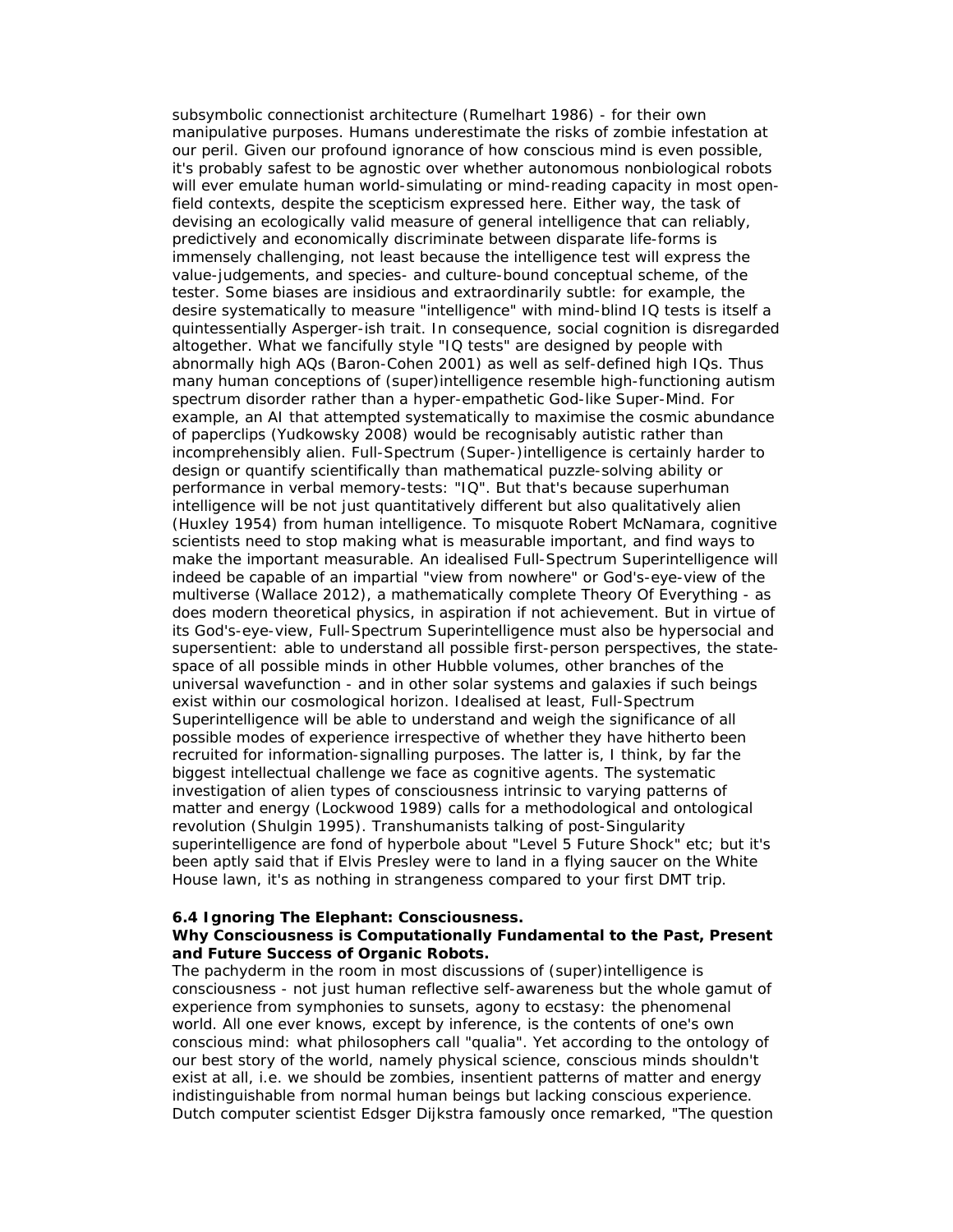of whether a computer can think is no more interesting than the question of whether a submarine can swim." Yet the question of whether a programmable digital computer - or a subsymbolic connectionist system with a merely classical parallelism (Churchland 1989) - could possess, *and think about*, qualia, "bound" perceptual objects, a phenomenal self, or the unitary phenomenal minds of sentient organic robots can't be dismissed so lightly. For if advanced nonbiological intelligence is to be smart enough comprehensively to understand, predict and manipulate the behaviour of enriched biological intelligence, then the AGI can't rely autistically on the "physical stance", i.e. to monitor the brains, scan the atoms and molecules, and then solve the Schrödinger equation of intentional agents like human beings. Such calculations would take longer than the age of the universe.

For sure, many forms of human action can be predicted, fallibly, on the basis of crude behavioural regularities and reinforcement learning. Within your worldsimulation, you don't need a theory of mind or an understanding of quantum mechanics to predict that Fred will walk to the bus-stop again today. Likewise, powerful tools of statistical analysis run on digital supercomputers can predict, fallibly, many kinds of human collective behaviour, for example stock markets. Yet to surpass human and transhuman capacities in all significant fields, AGI must understand how intelligent biological robots can think about, talk about and manipulate the manifold varieties of consciousness that make up their virtual worlds. Some investigators of consciousness even dedicate their lives to that end; what might a notional insentient AGI suppose we're doing? There is no evidence that serial digital computers have the capacity to do anything of the kind - or could ever be programmed to do so. Digital computers don't know anything about conscious minds, unitary persons, the nature of phenomenal pleasure and pain, or the Problem of Other Minds; it's not even "all dark inside". The challenge for a *conscious* mind posed by understanding itself "from the inside" pales into insignificance compared to the challenge for a nonconscious system of understanding a conscious mind "from the outside". Nor within the constraints of a materialist ontology have we the slightest clue how the purely classical parallelism of a subsymbolic, "neurally inspired" connectionist architecture could turn water into wine and generate *unitary* subjects of experience to fill the gap. For even if we conjecture in the spirit of Strawsonian physicalism - the only scientifically literate form of panpsychism (Strawson 2006) - that the fundamental stuff of the world, the mysterious "fire in the equations", is fields of microqualia, this bold ontological conjecture doesn't, by itself, explain why biological robots aren't zombies. This is because structured aggregates of classically conceived "mind-dust" aren't the same as a unitary phenomenal subject of experience who apprehends "bound" spatio-temporal objects in a dynamic world-simulation. Without phenomenal object binding and the unity of perception, we are faced with the spectre of what philosophers call "mereological nihilism" (Merricks 2001). Mereological nihilism, also known as "compositional nihilism", is the position that composite objects with proper parts do not exist: strictly speaking, only basic building blocks without parts have more than fictional existence. Unlike the fleetingly unitary phenomenal minds of biological robots, a classical digital computer and the programs it runs lacks ontological integrity: it's just an assemblage of algorithms. In other words, a classical digital computer has no self to understand or a mind recursively to improve, exponentially or otherwise. Talk about artificial "intelligence" exploding (Hutter 2012) is just an anthropomorphic projection on our part.

So how do biological brains solve the binding problem and become persons? (Parfit 1994) In short, we don't know. Vitalism is clearly a lost cause. Most AI researchers would probably dismiss - or at least discount as wildly speculative any story of the kind mooted here involving macroscopic quantum coherence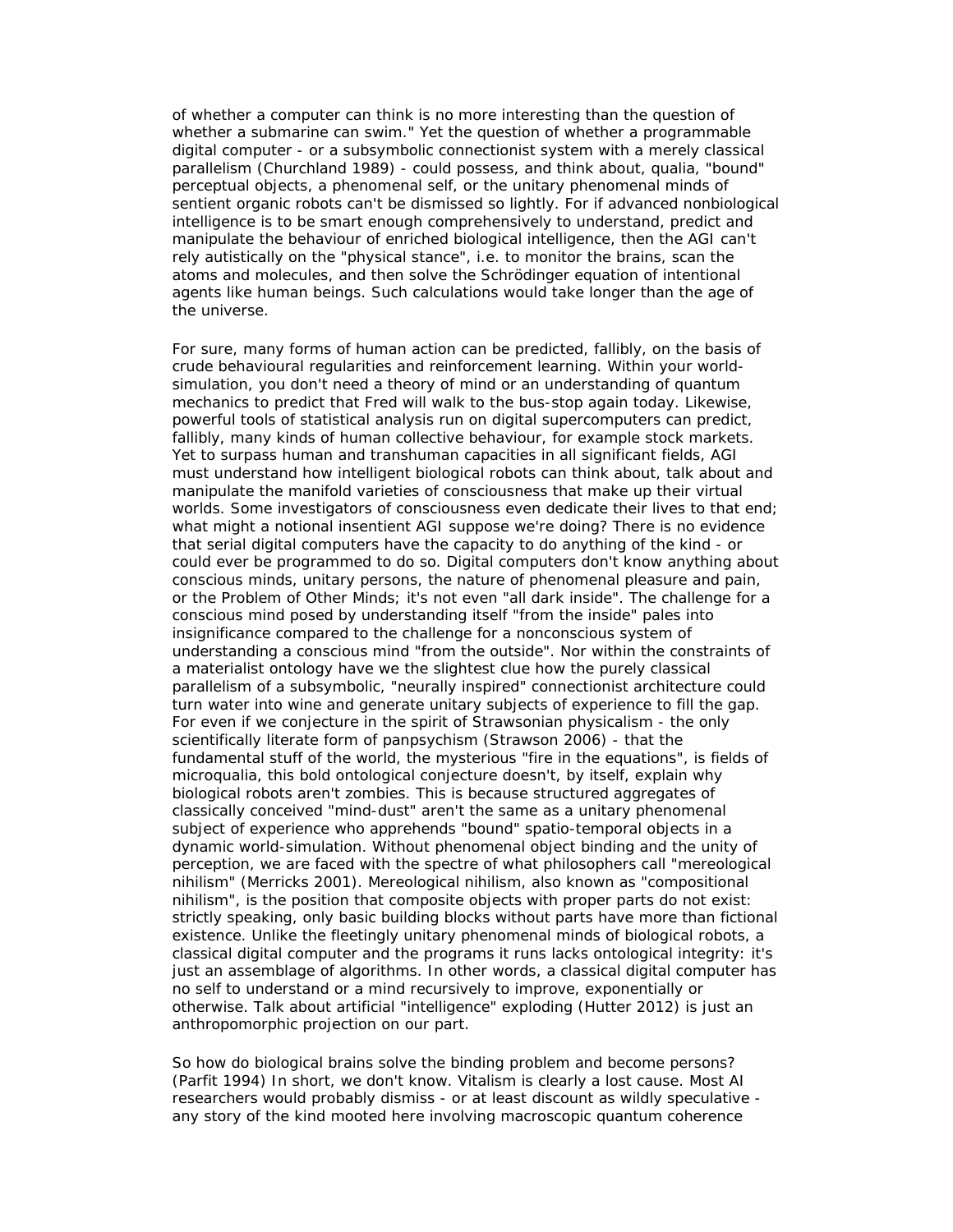grounded in an ontology of physicalistic panpsychism. But in the absence of any story at all, we are left with a theoretical vacuum and a faith that natural science - or the exponential growth of digital computer processing power culminating in a Technological Singularity - will one day deliver an answer. Evolutionary biologist Theodosius Dobzhansky famously observed how "Nothing in Biology Makes Sense Except in the Light of Evolution". In the same vein, nothing in the future of intelligent life in the universe makes sense except in the light of a solution to the Hard Problem of Consciousness and the closure of Levine's Explanatory Gap (Levine 1983). Consciousness is the only reason anything matters at all; and it's the only reason why unitary subjects of experience can ask these questions; and yet materialist orthodoxy has no idea how or why the phenomenon exists. Unfortunately, the Hard Problem won't be solved by building more advanced digital zombies who can tell mystified conscious minds the answer.

More practically for now, perhaps the greatest cognitive challenge of the millennium and beyond is deciphering and systematically manipulating the "neural correlates of consciousness" (Koch 2004). Neuroscientists use this expression in default of any deeper explanation of our myriad qualia. How and why does experimentally stimulating via microelectrodes one cluster of nerve cells in the neocortex yield the experience of phenomenal colour; stimulating a superficially similar type of nerve cell induces a musical jingle; stimulating another with a slightly different gene expression profile a sense of everything being hysterically funny; stimulating another seemingly of your mother; and stimulating another of an archangel, say, in front of your body-image? In each case, the molecular variation in neuronal cell architecture is ostensibly *trivial*; the difference in subjective experience is profound. On a mind/brain identity theory, such experiential states are an intrinsic property of some configurations of matter and energy (Lockwood 1989). How and why this is so is incomprehensible on an orthodox materialist ontology. Yet empirically, microelectrodes, dreams and hallucinogenic drugs elicit these experiences regardless of any informationsignalling role such experiences typically play in the "normal" awake mind/brain. Orthodox materialism and classical information-based ontologies alike do not merely lack any explanation for why consciousness and our countless varieties of qualia exist. They lack any story of how our qualia could have the causal efficacy to allow us to allude to - and in some cases volubly expatiate on - their existence. Thus mapping the neural correlates of consciousness is not amenable to formal computational methods: digital zombies don't have any qualia, or at least any "bound" macroqualia, that could be mapped, nor a unitary phenomenal self that could do the mapping.

Note this claim for the cognitive primacy of biological sentience isn't a denial of the Church-Turing thesis that given *infinite* time and *infinite* memory any Turinguniversal system can formally simulate the behaviour of any conceivable process that can be digitized. Indeed (very) fancifully, if the multiverse were being run on a cosmic supercomputer, speeding up its notional execution a million times would presumably speed us up a million times too. But that's not the issue here. Rather the claim is that nonbiological AI run on real-world digital computers cannot tackle the truly hard and momentous cognitive challenge of investigating firstperson states of egocentric virtual worlds - or understand why some first-person states, e.g. agony or bliss, are intrinsically important, and cause unitary subjects of experience, persons, to act the way we do.

At least in common usage, "intelligence" refers to an agent's ability to achieve goals in a wide range of environments. What we call greater-than-human intelligence or Superintelligence presumably involves the design of qualitatively *new* kinds of intelligence never seen before. Hence the growth of artificial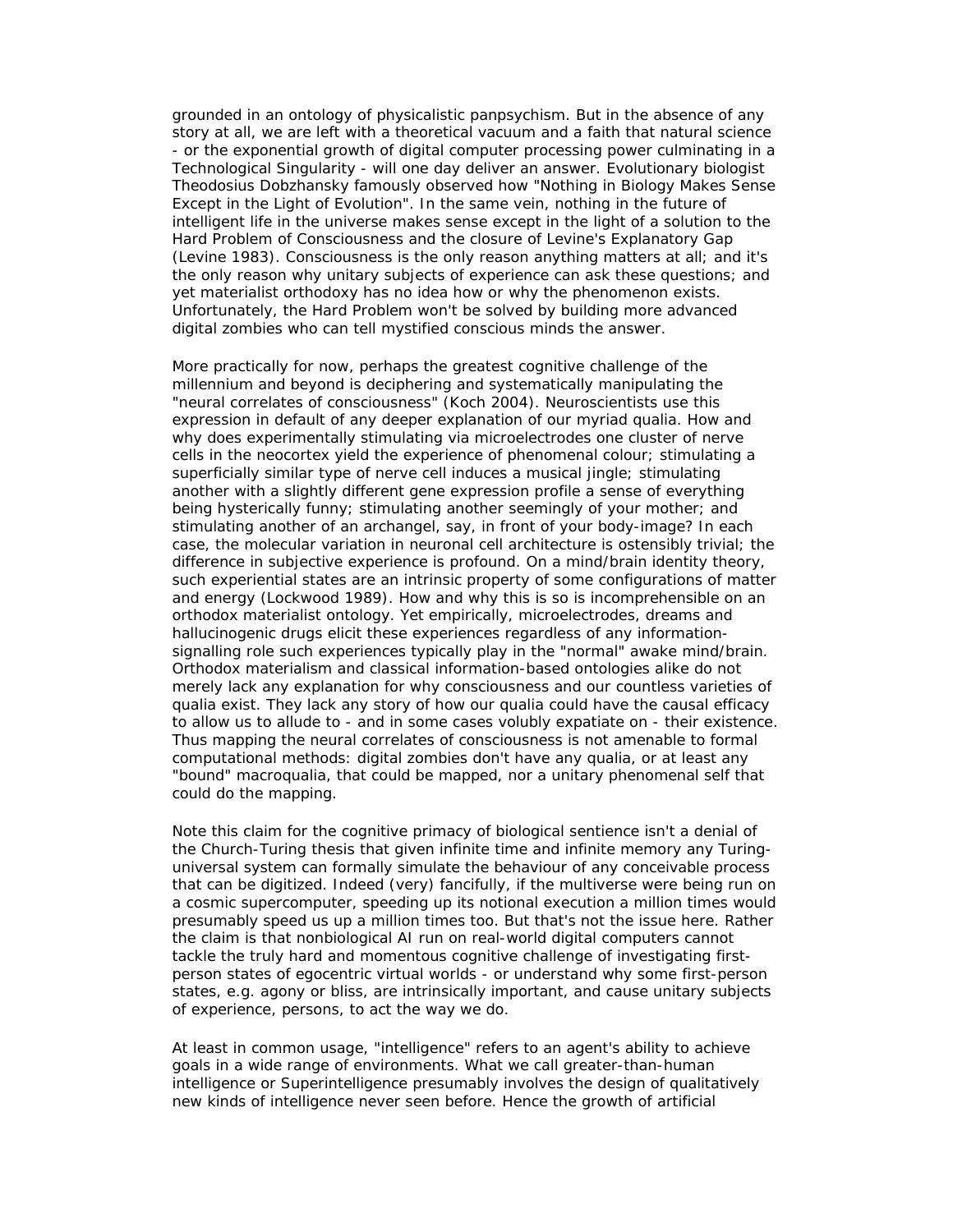intelligence and symbolic AI, together with subsymbolic (allegedly) brain-inspired connectionist architectures, and soon artificial quantum computers. But contrary to received wisdom in AI research, sentient biological robots are making greater cognitive progress in discovering the potential for truly novel kinds of intelligence than the techniques of formal AI. We are doing so by synthesising and empirically investigating a galaxy of psychoactive designer drugs (Shulgin 2011) experimentally opening up the possibility of radically new kinds of intelligence in different state-spaces of consciousness. For the most cognitively challenging environments don't lie in the stars but in organic mind/brains - the baffling subjective properties of quantum-coherent states of matter and energy - most of which aren't explicitly represented in our existing conceptual scheme.

### **6.5 Case Study: Visual Intelligence versus Echolocatory Intelligence: What Is It Like To Be A Super-Intelligent Bat?**

Let's consider the mental state-space of organisms whose virtual worlds are rooted in their dominant sense mode of echolocation (Nagel 1974). This example isn't mere science fiction. Unless post-Everett quantum mechanics (Deutsch 1997) is false, we're forced to assume that googols of quasi-classical branches of the universal wavefunction - the master formalism that exhaustively describes our multiverse - satisfy this condition. Indeed their imperceptible interference effects must be present even in "our" world: strictly speaking, interference effects from branches that have decohered ("split") never wholly disappear; they just become vanishingly small. Anyhow, let's assume these echolocatory superminds have evolved opposable thumbs, a rich generative syntax and advanced science and technology. How are we to understand or measure this alien kind of (super)intelligence? Rigging ourselves up with artificial biosonar apparatus and transducing incoming data into the familiar textures of sight or sound might seem a good start. But to understand the conceptual world of echolocatory superminds, we'd need to equip ourselves with neurons and neural networks neurophysiologically equivalent to smart chiropterans. If one subscribes to a coarse-grained functionalism about consciousness, then echolocatory experience would (somehow) emerge at some abstract computational level of description. The implementation details, or "meatware" as biological mind/brains are derisively called, are supposedly incidental or irrelevant. The functionally unique valence properties of the carbon atom, and likewise the functionally unique quantum mechanical properties of liquid water (Vitiello 2001), are discounted or ignored. Thus according to the coarse-grained functionalist, silicon chips could replace biological neurons without loss of function or subjective identity. By contrast, the *micro*-functionalist, often branded a mere "carbon chauvinist", reckons that the different intracellular properties of biological neurons - with their different gene expression profiles, diverse primary, secondary, tertiary, and quaternary amino acid chain folding (etc) as described by quantum chemistry are critical to the many and varied phenomenal properties such echolocatory neurons express. Who is right? We'll only ever know the answer by rigorous selfexperimentation: a post-Galilean science of mind.

It's true that humans don't worry much about our ignorance of echolocatory experience, or our ignorance of echolocatory primitive terms, or our ignorance of possible conceptual schemes expressing echolocatory intelligence in echolocatory world-simulations. This is because we don't highly esteem bats. Humans don't share the same interests or purposes as our flying cousins, e.g. to attract desirable, high-fitness bats and rear reproductively successful baby bats. Alien virtual worlds based on biosonar don't seem especially significant to *Homo sapiens* except as an armchair philosophical puzzle.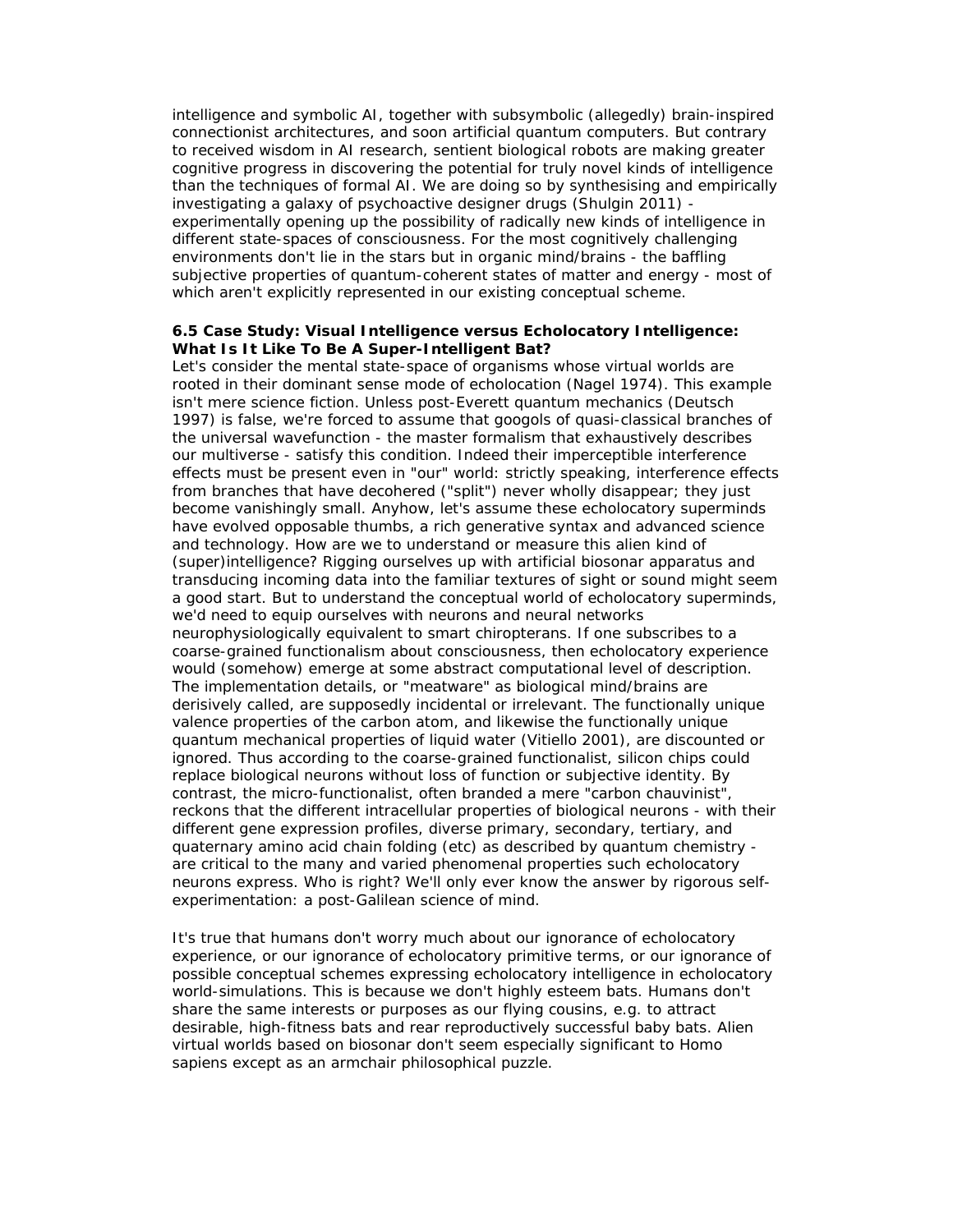Yet this assumption would be intellectually complacent. Worse, understanding what it's like to be a hyperintelligent bat mind is *comparatively* easy. For echolocatory experience has been recruited by natural selection to play an information-signalling role in a fellow species of mammal; and in principle a research community of language users could biologically engineer their bodies and minds to replicate bat-type experience and establish crude intersubjective agreement to discuss and conceptualise its nature. By contrast, the vast majority of experiential state-spaces remain untapped and unexplored. This task awaits Full-Spectrum Superintelligence in the posthuman era.

In a more familiar vein, consider visual intelligence. How does one measure the visual intelligence of a congenitally blind person? Even with sophisticated technology that generates "inverted spectrograms" of the world to translate visual images into sound, the congenitally blind are invincibly ignorant of visual experience and the significance of visually-derived concepts. Just as a sighted idiot has greater visual intelligence than a blind super-rationalist sage, likewise psychedelics confer the ability to become (for the most part) babbling idiots about other state-spaces of consciousness - but babbling idiots whose insight is deeper than the drug-naive or the genetically unenhanced - or the digital zombies spawned by symbolic AI and its connectionist cousins.

The challenge here is that the vast majority of these alien state-spaces of consciousness latent in organised matter haven't been recruited by natural selection for information-tracking purposes. So "psychonauts" don't yet have the conceptual equipment to navigate these alien state-spaces of consciousness in even a pseudo-public language, let alone integrate them in any kind of overarching conceptual framework. Note the claim here *isn't* that taking e.g. ketamine, LSD, salvia, DMT and a dizzying proliferation of custom-designed psychoactive drugs is the royal route to wisdom. Or that ingesting such agents will give insight into deep mystical truths. On the contrary: it's precisely because such realms of experience *haven't* previously been harnessed for informationprocessing purposes by evolution in "our" family of branches of the universal wavefunction that makes investigating their properties so cognitively challenging - currently beyond our conceptual resources to comprehend. After all, plants synthesise natural psychedelic compounds to scramble the minds of herbivores who might eat them, not to unlock mystic wisdom. Unfortunately, there is no "neutral" medium of thought impartially to appraise or perceptually cross-modally match all these other experiential state-spaces. One can't somehow stand outside one's own stream of consciousness to evaluate how the properties of the medium are infecting the notional propositional content of the language that one uses to describe it.

By way of illustration, compare drug-induced visual experience in a notional community of congenitally blind rationalists who lack the visual apparatus to transduce incident electromagnetic radiation of our familiar wavelengths. The lone mystical babbler who takes such a vision-inducing drug is convinced that [what we would call] visual experience is profoundly significant. And as visually intelligent folk, we know that he's right: visual experience is potentially hugely significant - to an extent which the blind mystical babbler can't possibly divine. But can the drug-taker convince his congenitally blind fellow tribesmen that his mystical visual experiences really matter in the absence of perceptual equipment that permits sensory discrimination? No, he just sounds psychotic. Or alternatively, he speaks lamely and vacuously of the "ineffable". The blind rationalists of his tribe are unimpressed.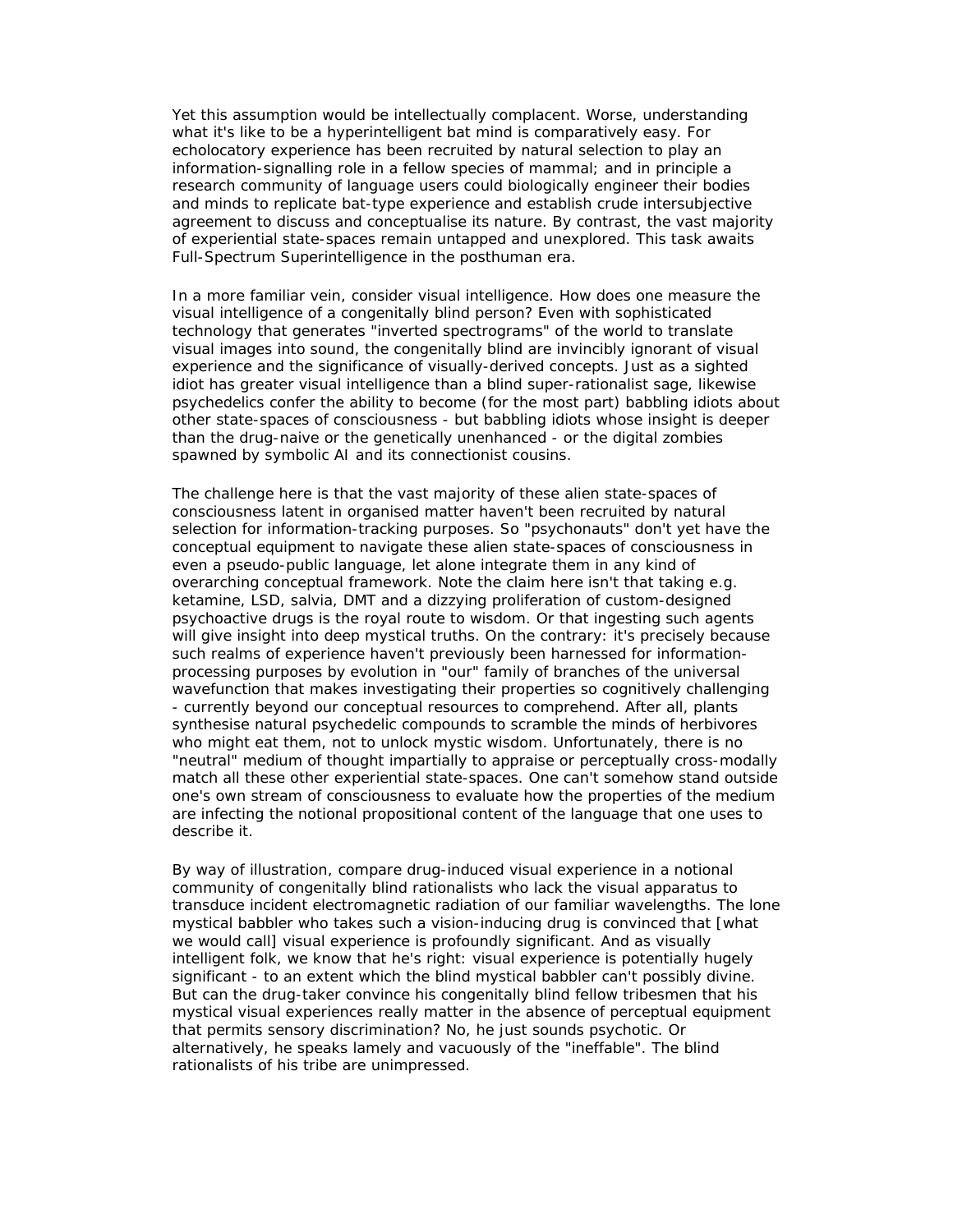The point of this fable is that we've scant reason to suppose that biologically reengineered posthumans millennia hence will share the same state-spaces of consciousness, or the same primitive terms, or the same conceptual scheme, or the same type of virtual world that human beings now instantiate. Maybe all that will survive the human era is a descendant of our mathematical formalism of physics, M-theory of whatever, in basement reality.

Of course such ignorance of other state-spaces of experience doesn't normally trouble us. Just as the congenitally blind don't grow up in darkness - a popular misconception - the drug-naive and genetically unenhanced don't go around with a sense of what we're missing. We notice teeming abundance, not gaping voids. Contemporary humans can draw upon terms like "blindness" and "deafness" to characterise the deficits of their handicapped conspecifics. From the perspective of full-spectrum superintelligence, what we really need is *millions* more of such "privative" terms, as linguists call them, to label the different state-spaces of experience of which genetically unenhanced humans are ignorant. In truth, there may very well be more than millions of such nameless state-spaces, each as incommensurable as e.g. visual and auditory experience. We can't yet begin to quantify their number or construct any kind of crude taxonomy of their interrelationships.

Note the problem here isn't cognitive bias or a deficiency in logical reasoning. Rather a congenitally blind (etc) super-rationalist is constitutionally ignorant of visual experience, visual primitive terms, or a visually-based conceptual scheme. So (s)he can't cite e.g. Aumann's agreement theorem [claiming in essence that two cognitive agents acting rationally and with common knowledge of each other's beliefs cannot agree to disagree] or be a good Bayesian rationalist or whatever: these are incommensurable state-spaces of experience as closed to human minds as Picasso is to an earthworm. Moreover there is no reason to expect one realm, i.e. "ordinary waking consciousness", to be cognitively privileged relative to every other realm. "Ordinary waking consciousness" just happened to be genetically adaptive in the African savannah on Planet Earth. Just as humans are incorrigibly ignorant of minds grounded in echolocation - both echolocatory world-simulations and echolocatory conceptual schemes - likewise we are invincibly ignorant of posthuman life while trapped within our existing genetic architecture of intelligence.

In order to understand the world - both its formal/mathematical *and* its subjective properties - sentient organic life must bootstrap its way to supersentient Full-Spectrum Superintelligence. Grown-up minds need tools to navigate all possible state-spaces of qualia, including all possible first-person perspectives, and map them - initially via the neural correlates of consciousness in our worldsimulations - onto the formalism of mathematical physics. Empirical evidence suggests that the behaviour of the stuff of the world is exhaustively described by the formalism of physics. To the best of our knowledge, physics is causally closed and complete, at least within the energy range of the Standard Model. In other words, there is nothing to be found in the world - no "element of reality", as Einstein puts it - that isn't captured by the equations of physics and their solutions. This is a powerful formal constraint on our theory of consciousness. Yet our ultimate theory of the world must also close Levine's notorious "Explanatory Gap". Thus we must explain why consciousness exists at all ("The Hard Problem"); offer a rigorous derivation of our diverse textures of qualia from the field-theoretic formalism of physics; and explain how qualia combine ("The Binding Problem") in organic minds. These are powerful constraints on our ultimate theory too. How can they be reconciled with physicalism? Why aren't we zombies?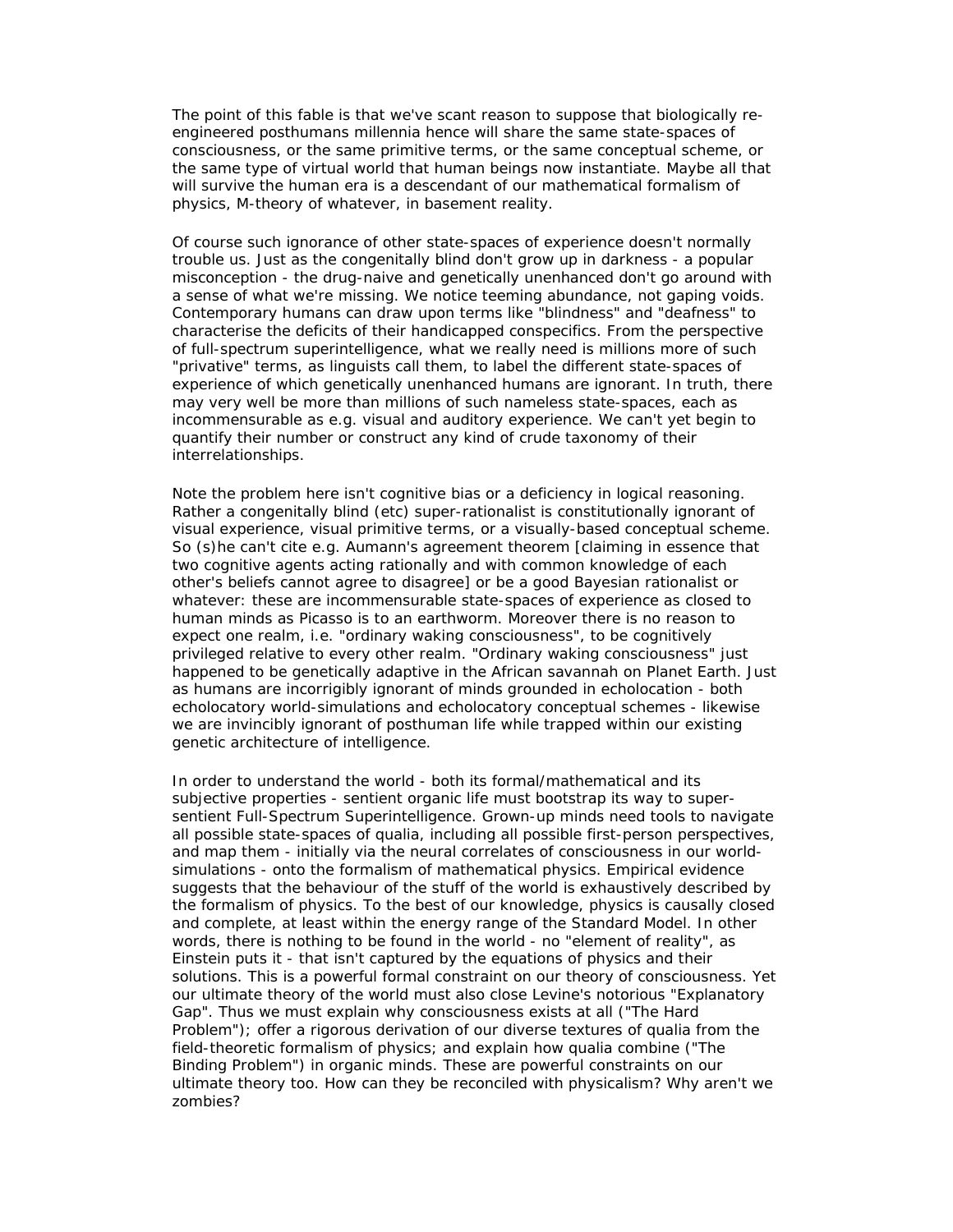The hard-nosed sceptic will be unimpressed at such claims. How *significant* are these outlandish state-spaces of experience? And how are they computationally relevant to (super)intelligence? Sure, says the sceptic, reckless humans may take drugs, and experience wild, weird and wonderful states of mind. But so what? Such exotic states aren't objective in the sense of reliably tracking features of the mind-independent world. Elucidation of their properties doesn't pose a welldefined problem that a notional universal algorithmic intelligence (Legg 2007) could solve.

Well, let's assume, provisionally at least, that all mental states are identical with physical states. If so, then all experience is an objective, spatio-temporally located feature of the world whose properties a unified natural science must explain. A cognitive agent can't be intelligent, let alone superintelligent, and yet be constitutionally ignorant of a fundamental feature of the world - not just ignorant, but completely incapable of gathering information about, exploring, or reasoning about its properties. Whatever else it may be, superintelligence can't be constitutionally *stupid*. What we need is a universal, species-neutral criterion of significance that can weed out the trivial from the important; and gauge the intelligence of different cognitive agents accordingly. Granted, such a criterion of significance might seem elusive to the antirealist about value (Mackie 2001). Value nihilism treats any ascription of (in)significance as arbitrary. Or rather the value nihilist maintains that what we find significant simply reflects what was fitness-enhancing for our forebears in the ancestral environment of adaptation (Barkow 1992). Yet for reasons we simply don't understand, Nature discloses just such a universal touchstone of importance, namely the pleasure-pain axis: the world's inbuilt metric of significance and (dis)value. We're not zombies. Firstperson facts exist. Some of them matter urgently, e.g. I am in pain. Indeed it's unclear if the expression "I'm in agony; but the agony doesn't matter" even makes cognitive sense. Built into the very nature of agony is the knowledge that its subjective raw awfulness matters a great deal - not instrumentally or derivatively, but by its very nature. If anyone - or indeed any notional super-AGI - supposes that your agony *doesn't* matter, then he/it hasn't adequately represented the first-person perspective in question.

So the existence of first-person facts is an objective feature of the world that any intelligent agent must comprehend. Digital computers and the symbolic AI code they execute can support formal utility functions. In some contexts, formally programmed utility functions can play a role functionally analogous to importance. But nothing intrinsically matters to a digital zombie. Without sentience, and more specifically without hedonic tone, nothing inherently matters. By contrast, extreme pain and extreme pleasure in any guise intrinsically matter intensely. Insofar as exotic state-states of experience are permeated with positive or negative hedonic tone, they matter too. In summary, "He jests at scars, that never felt a wound": scepticism about the self-intimating significance of this feature of the world is feasible only in its absence.

### **7 The Great Transition**

#### **7.1 The End Of Suffering.**

A defining feature of general intelligence is the capacity to achieve one's goals in a wide range of environments. All sentient biological agents are endowed with a pleasure-pain axis. All prefer occupying one end to the other. A pleasure-pain axis confers inherent significance on our lives: the opioid-dopamine neurotransmitter system extends from flatworms to humans. Our core behavioural and physiological responses to noxious and rewarding stimuli have been strongly conserved in our evolutionary lineage over hundreds of millions of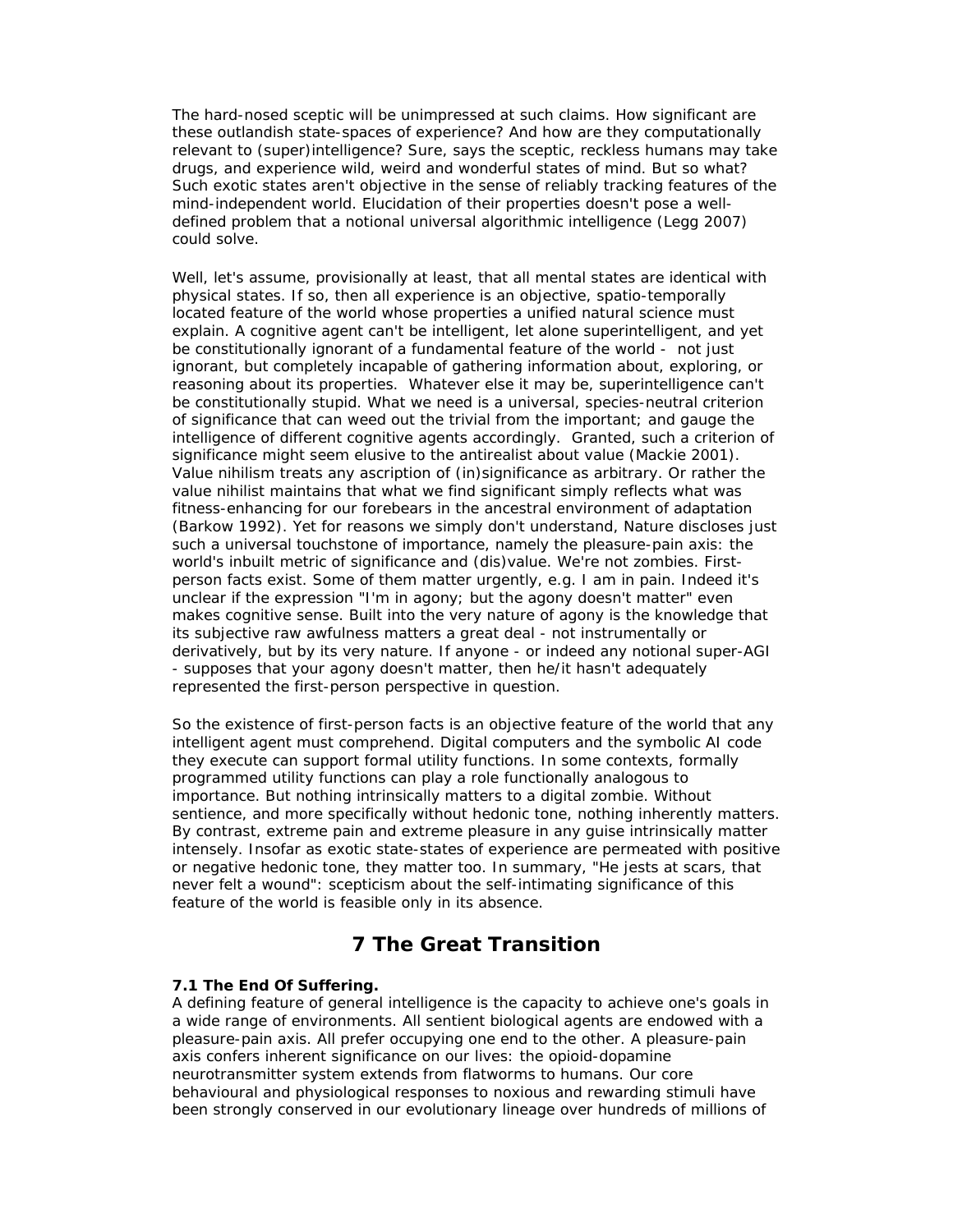years. Some researchers (Cialdini 1987) argue for *psychological hedonism*, the theory that all choice in sentient beings is motivated by a desire for pleasure or an aversion from suffering. When we choose to help others, this is because of the pleasure that we ourselves derive, directly or indirectly, from doing so. Pascal put it starkly: "All men seek happiness. This is without exception. Whatever different means they employ, they all tend to this end. The cause of some going to war, and of others avoiding it, is the same desire in both, attended with different views. This is the motive of every action of every man, even of those who hang themselves." In practice, the hypothesis of psychological hedonism is plagued with anomalies, circularities and complications if understood as a universal principle of agency: the "pleasure principle" is simplistic as it stands. Yet the broad thrust of this almost embarrassingly commonplace idea may turn out to be central to understanding the future of life in the universe. If even a weak and exception-laden version of psychological hedonism is true, then there is an intimate link between full-spectrum superintelligence and happiness: the "attractor" to which rational sentience is heading. If that's really what we're striving for, a lot of the time at least, then instrumental means-ends rationality dictates that intelligent agency should seek maximally cost-effective ways to deliver happiness - and then superhappiness and beyond.

A discussion of psychological hedonism would take us too far afield here. More fruitful now is just to affirm a truism and then explore its ramifications for life in the post-genomic era. Happiness is typically one of our goals. Intelligence amplification entails pursuing our goals more rationally. For sure, happiness, or at least a reduction in unhappiness, is frequently sought under a variety of descriptions that don't explicitly allude to hedonic tone and sometimes disavow it altogether. Natural selection has "encephalised" our emotions in deceptive, fitness-enhancing ways within our world-simulations. Some of these adaptive fetishes may be formalised in terms of abstract utility functions that a rational agent would supposedly maximise. Yet even our loftiest intellectual pursuits are underpinned by the same neurophysiological reward and punishment pathways. The problem for sentient creatures is that, both personally and collectively, Darwinian life is not very smart or successful in its efforts to achieve long-lasting well-being. Hundreds of millions of years of "Nature, red in tooth and claw" attest to this terrible cognitive limitation. By a whole raft of indices (suicide rates, the prevalence of clinical depression and anxiety disorders, the Easterlin paradox, etc) humans are not getting any (un)happier on average than our Palaeolithic ancestors despite huge technological progress. Our billions of factory-farmed victims (Francione 2006) spend most of their abject lives below hedonic zero. In absolute terms, the amount of suffering in the world increases each year in humans and non-humans alike. Not least, evolution sabotages human efforts to improve our subjective well-being thanks to our genetically constrained hedonic treadmill - the complicated web of negative feedback mechanisms in the brain that stymies our efforts to be durably happy at every turn (Brickman 1978). Discontent, jealousy, anxiety, periodic low mood, and perpetual striving for "more" were fitness-enhancing in the ancient environment of evolutionary adaptedness. Lifelong bliss wasn't harder for information-bearing self-replicators to encode. Rather lifelong bliss was genetically maladaptive and hence selected against. Only now can biotechnology remedy organic life's innate design flaw.

A potential pitfall lurks here: the fallacy of composition. Just because all individuals tend to seek happiness and shun unhappiness doesn't mean that all individuals seek universal happiness. We're not all closet utilitarians. Genghis Khan wasn't trying to spread universal bliss. As Plato observed, "Pleasure is the greatest incentive to evil." But here's the critical point. Full-Spectrum Superintelligence entails the cognitive capacity impartially to grasp all possible first-person perspectives - overcoming egocentric, anthropocentric, and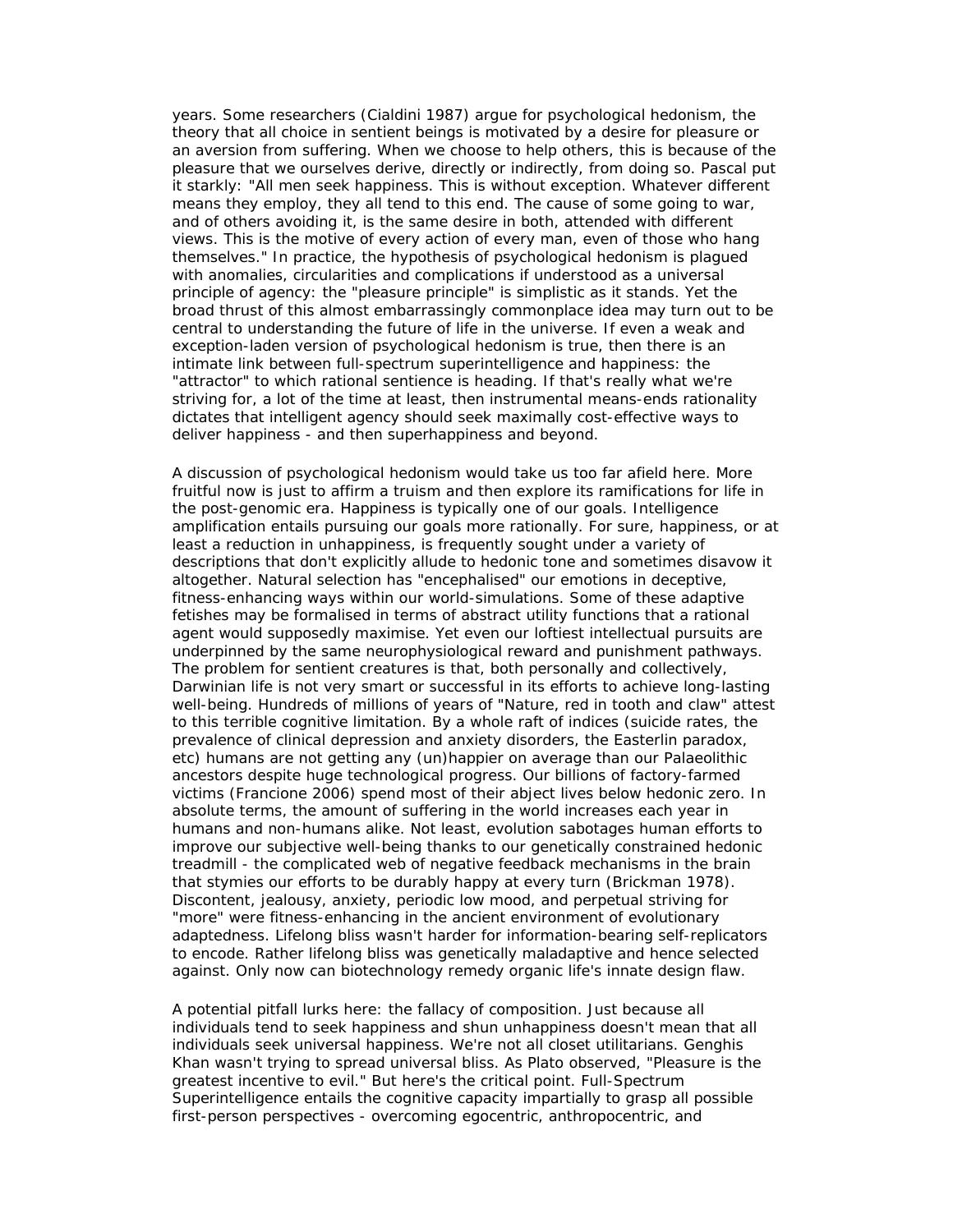ethnocentric bias (*cf*. mirror-touch synaesthesia). As an idealisation, at least, Full-Spectrum Superintelligence understands and weighs the full range of firstperson facts. First-person facts are as much an objective feature of the natural world as the rest mass of the electron or the Second Law of Thermodynamics. You can't be ignorant of first-person perspectives and superintelligent any more than you can be ignorant of the Second law of Thermodynamics and superintelligent. By analogy, just as autistic superintelligence captures the formal structure of a unified natural science, a mathematically complete "view from nowhere", all possible solutions to the universal Schrödinger equation or its relativistic extension, likewise a Full-Spectrum Superintelligence also grasps all possible first-person perspectives - and acts accordingly. In effect, an idealised Full-Spectrum Superintelligence would combine the mind-reading prowess of a telepathic mirror-touch synaesthete with the optimising prowess of a rulefollowing hyper-systematiser on a cosmic scale. If your hand is in the fire, you reflexively withdraw it. In withdrawing your hand, there is no question of first attempting to solve the Is-Ought problem in meta-ethics and trying logically to derive an "ought" from an "is". Normativity is built into the nature of the aversive experience itself: I-ought-not-to-be-in-this-dreadful-state. By extension, perhaps a Full-Spectrum Superintelligence will perform cosmic felicific calculus (Bentham 1789) and execute some sort of metaphorical hand-withdrawal for all accessible suffering sentience in its forward light-cone. Indeed one possible *criterion* of Full-Spectrum Superintelligence is the propagation of subjectively hypervaluable states on a cosmological scale.

What this constraint on intelligent agency means in practice is unclear. Conceivably at least, idealised Superintelligences must ultimately do what a classical utilitarian ethic dictates and propagate some kind of "utilitronium shockwave" across the cosmos. To the classical utilitarian, any rate of timediscounting indistinguishable from zero is ethically unacceptable, so s/he should presumably be devoting most time and resources to that cosmological goal. An ethic of negative utilitarianism is often accounted a greater threat to intelligent life (*cf*. the hypothetical "button-pressing" scenario) than classical utilitarianism. But whereas a negative utilitarian believes that once intelligent agents have phased out the biology of suffering, all our ethical duties have been discharged, the classical utilitarian seems ethically committed to converting all accessible matter and energy into relatively homogeneous matter optimised for maximum bliss: "utilitronium". Hence the most empirically valuable outcome entails the extinction of intelligent life. Could this prospect derail superintelligence?

Perhaps. But utilitronium shockwave scenarios shouldn't be confused with *wireheading*. The prospect of self-limiting superintelligence might be credible if either a (hypothetical) singleton biological superintelligence or its artificial counterpart discovers intracranial self-stimulation or its nonbiological analogues. Yet is this blissful fate a threat to anyone else? After all, a wirehead doesn't aspire to convert the rest of the world into wireheads. A junkie isn't driven to turn the rest of the world into junkies. By contrast, a utilitronium shockwave propagating across our Hubble volume would be the product of intelligent design by an advanced civilisation, not self-subversion of an intelligent agent's reward circuitry. Also, consider the reason why biological humanity - as distinct from individual humans - is resistant to wirehead scenarios, namely *selection pressure*. Humans who discover the joys of intra-cranial self-stimulation or heroin aren't motivated to raise children. So they are outbred. Analogously, full-spectrum superintelligences, whether natural or artificial, are likely to be social rather than solipsistic, not least because of the severe selection pressure exerted against any intelligent systems who turn in on themselves to wirehead rather than seek out unoccupied ecological niches. In consequence, the adaptive radiation of natural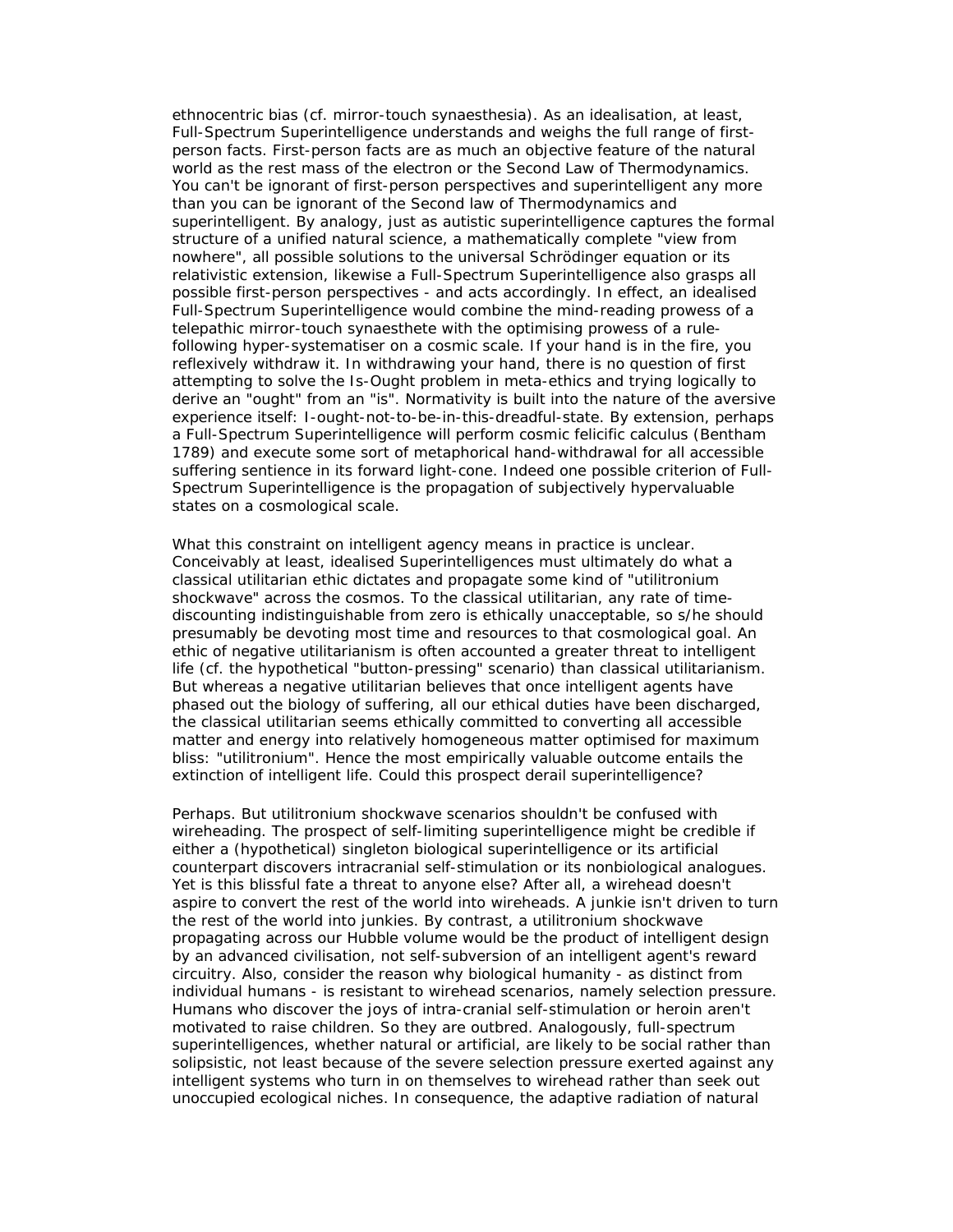and artificial intelligence across the Galaxy won't be undertaken by stay-at-home wireheads or their blissed-out functional equivalents.

On the face of it, this argument from selection pressure undercuts the prospect of superhappiness for all sentient life - the "attractor" towards which we may tentatively predict sentience is converging in virtue of the pleasure principle harnessed to ultraintelligent mind-reading and utopian neuroscience. But what is necessary for sentient intelligence is information-sensitivity to fitness-relevant stimuli - not an agent's absolute location on the pleasure-pain axis. True, uniform bliss and uniform despair are inconsistent with intelligent agency. Yet mere recalibration of a subject's "hedonic set-point" leaves intelligence intact. Both information-sensitive gradients of bliss and information-sensitive gradients of misery allow high-functioning performance and critical insight. Only sentience animated by gradients of bliss is consistent with a rich subjective quality of intelligent life. Moreover the nature of "utilitronium" is as obscure as its theoretical opposite, "dolorium". The problem here cuts deeper than mere lack of technical understanding, e.g. our ignorance of the gene expression profiles and molecular signature of pure bliss in neurons of the rostral shell of the nucleus accumbens and ventral pallidum, the twin cubic centimetre-sized "hedonic hotspots" that generate ecstatic well-being in the mammalian brain (Berridge 2010). Rather there are difficult conceptual issues at stake. For just as the torture of one mega-sentient being may be accounted worse than a trillion discrete pinpricks, conversely the sublime experiences of utiltronium-driven Jupiter minds may be accounted preferable to tiling our Hubble volume with the maximum abundance of micro-bliss. What is the optimal trade-off between quantity and intensity? In short, even assuming a classical utilitarian ethic, the optimal distribution of matter and energy that a God-like superintelligence would create in any given Hubble volume is very much an open question.

Of course we've no grounds for believing in the existence of an omniscient, omnipotent, omnibenevolent God or a divine utility function. Nor have we grounds for believing that the source code for any future God, in the fullest sense of divinity, could ever be engineered. The great bulk of the Multiverse, and indeed a high measure of life-supporting Everett branches, may be inaccessible to rational agency, quasi-divine or otherwise. Yet His absence needn't stop rational agents intelligently fulfilling what a notional benevolent deity would wish to accomplish, namely the well-being of all accessible sentience: the richest abundance of empirically hypervaluable states of mind in their Hubble volume. Recognisable extensions of existing technologies can phase out the biology of suffering on Earth. But responsible stewardship of the universe within our cosmological horizon depends on biological humanity surviving to become posthuman superintelligence.

#### **7.2 Paradise Engineering?**

The hypothetical shift to life lived entirely above Sidgwick's (Sidgwick 1907) "hedonic zero" will mark a momentous evolutionary transition. What lies beyond? There is no reason to believe that hedonic ascent will halt in the wake of the world's last aversive experience in our forward light-cone. Admittedly, the selfintimating urgency of eradicating *suffering* is lacking in any further hedonic transitions, i.e. a transition from the biology of happiness (Schlaepfer 2012) to a biology of superhappiness; and then beyond. Yet why "lock in" mediocrity if intelligent life can lock in sublimity instead?

Naturally, superhappiness scenarios could be misconceived. Long-range prediction is normally a fool's game. But it's worth noting that future life based on gradients of intelligent bliss isn't tied to any particular ethical theory: its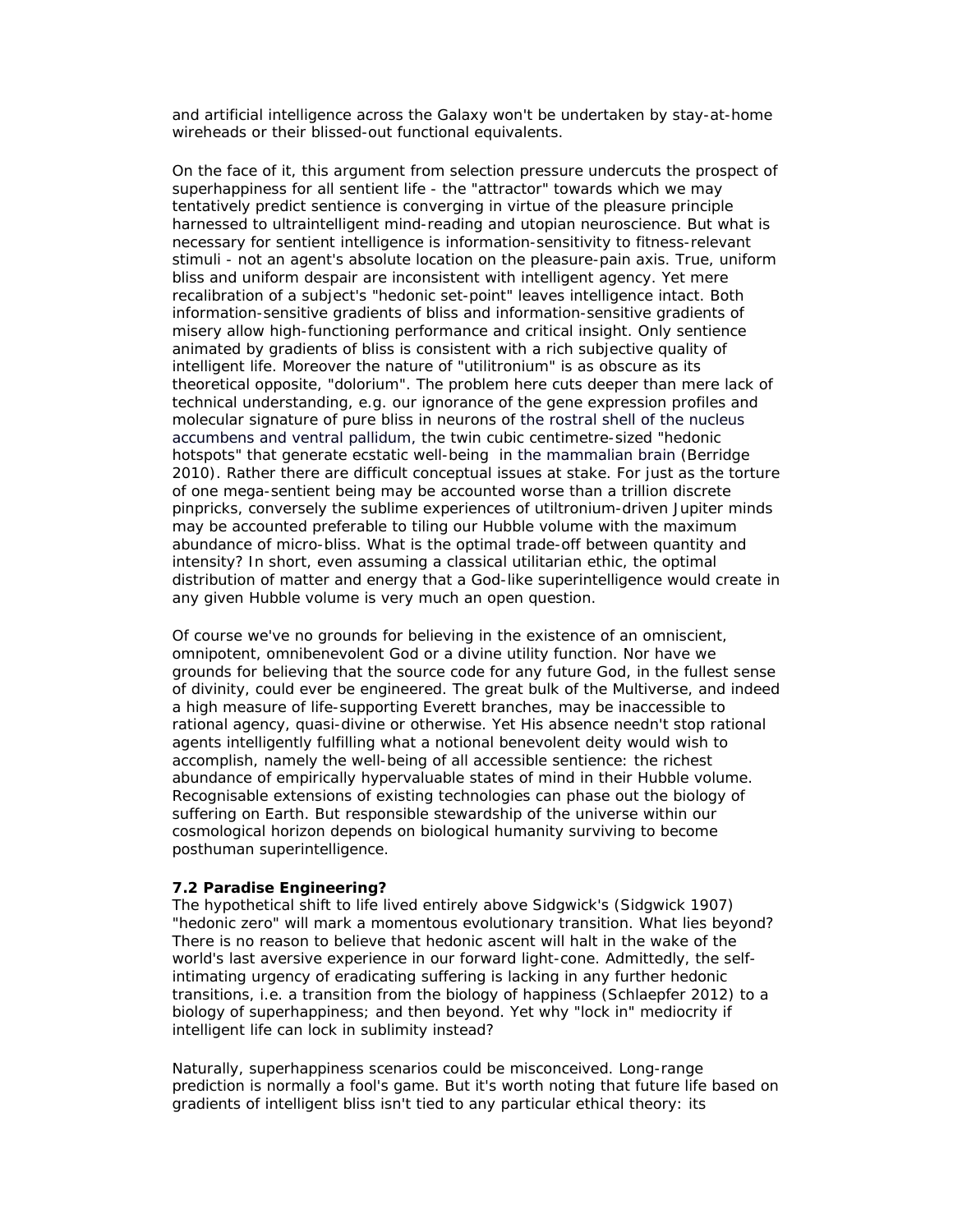assumptions are quite weak. Radical recalibration of the hedonic treadmill is consistent not just with classical or negative utilitarianism, but also with preference utilitarianism, Aristotelian virtue theory, a Kantian deontological ethic, pluralist ethics, Buddhism, and many other value systems besides. Recalibrating our hedonic set-point doesn't - or at least needn't - undermine critical discernment. All that's needed for the abolitionist project and its hedonistic extensions (Pearce 1995) to succeed is that our ethic isn't committed to perpetuating the biology of involuntary suffering. Likewise, only a watered-down version of psychological hedonism is needed to lend the scenario sociological credibility. We can retain as much - or as little - of our existing preference architecture as we please. You can continue to prefer Shakespeare to Mills-and-Boon, Mozart to Morrissey, Picasso to Jackson Pollock while living perpetually in Seventh Heaven or beyond.

Nonetheless an exalted hedonic baseline will revolutionise our conception of life. The world of the happy is quite different from the world of the unhappy, says Wittgenstein; but the world of the superhappy will feel unimaginably different from the human, Darwinian world. Talk of preference conservation may reassure bioconservatives that nothing worthwhile will be lost in the post-Darwinian transition. Yet life based on information-sensitive gradients of superhappiness will most likely be "encephalised" in state-spaces of experience alien beyond human comprehension. Humanly comprehensible or otherwise, enriched hedonic tone can make all experience generically hypervaluable in an empirical sense - its lows surpassing today's peak experiences. Will such experience be hypervaluable in a metaphysical sense too? Is this question cognitively meaningful?

### **8 The Future Of Sentience**

#### **The Sentience Explosion.**

Man proverbially created God in his own image. In the age of the digital computer, humans conceive God-like *super*intelligence in the image of our dominant technology and personal cognitive style - refracted, distorted and extrapolated for sure, but still through the lens of human concepts. The "super-" in so-called superintelligence is just a conceptual fig-leaf that humans use to hide our ignorance of the future. Thus high-AQ / high-IQ humans (Baron-Cohen 2001) may imagine God-like intelligence as some kind of Super-Asperger - a mathematical theorem-proving hyper-rationalist liable systematically to convert the world into computronium for its awesome theorem-proving. High-EQ, low-AQ humans, on the other hand, may imagine a cosmic mirror-touch synaesthete nurturing creatures great and small in expanding circles of compassion. From a different frame of reference, psychedelic drug investigators may imagine superintelligence as a Great Arch-Chemist opening up unknown state-space of consciousness. And so forth. Probably the only honest answer is to say, lamely, boringly, uninspiringly: we simply don't know.

Grand historical meta-narratives are no longer fashionable. The contemporary Singularitarian movement is unusual insofar as it offers one such grand metanarrative: history is the story of simple biological intelligence evolving through natural selection to become smart enough to conceive an abstract universal Turing machine, build and program digital computers - and then merge with, or undergo replacement by, recursively self-improving artificial superintelligence.

Another grand historical meta-narrative views life as the story of overcoming suffering. Darwinian life is characterised by pain and malaise. One species evolves the capacity to master biotechnology, rewrites its own genetic source code, and creates post-Darwinian superhappiness. The well-being of all sentience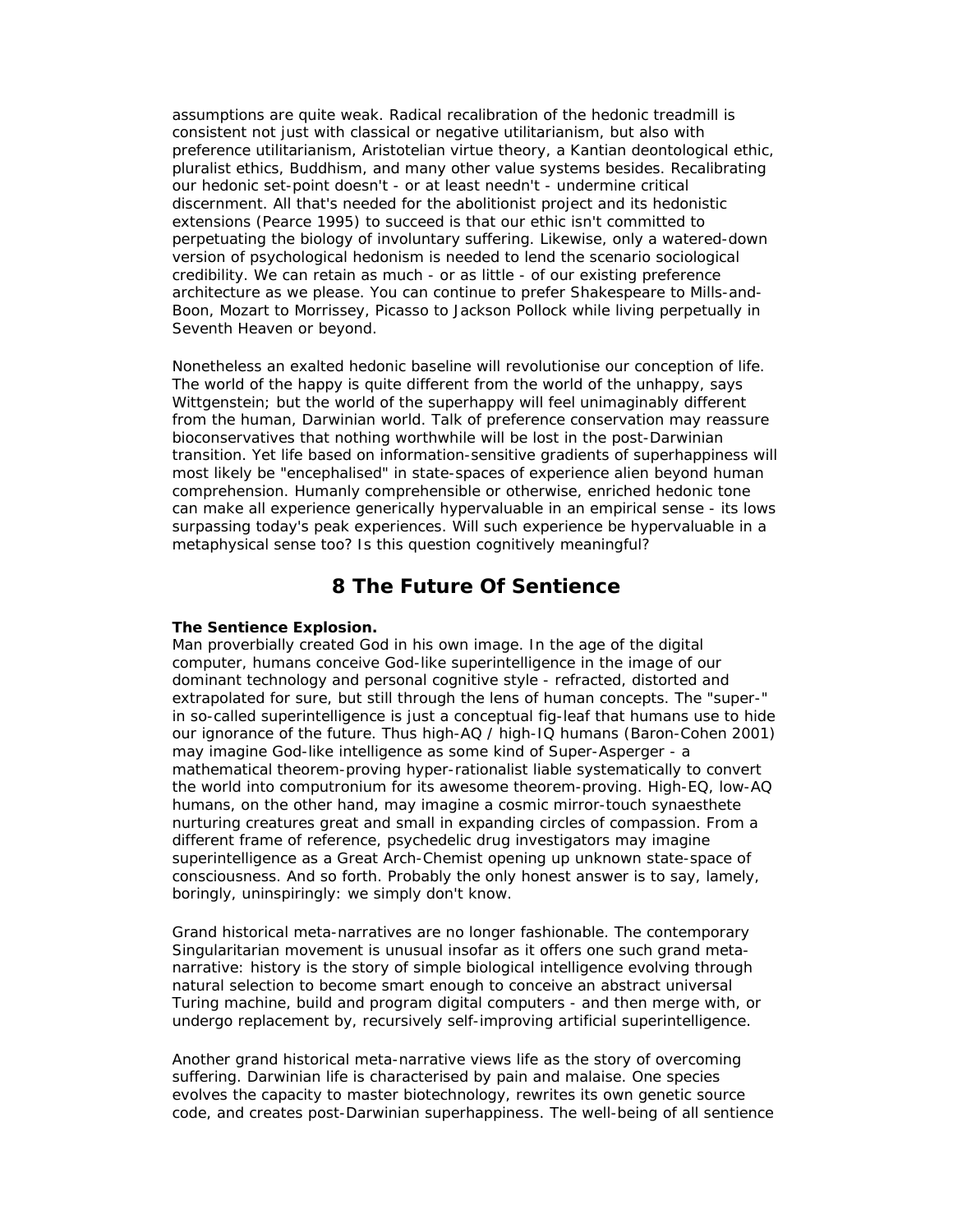will be the basis of post-Singularity civilisation: primitive biological sentience is destined to become blissful supersentience.

These meta-narratives aren't mutually exclusive. Indeed on the story told here, Full-Spectrum Superintelligence entails full-blown supersentience too: a seamless unification of the formal and the subjective properties of mind.

If the history of futurology is any guide, the future will confound us all. Yet in the words of Alan Kay: "It's easier to invent the future than to predict it."

\* \* \*

### **BIBLIOGRAPHY**

Baker, S. (2011). "Final Jeopardy: Man vs. Machine and the Quest to Know Everything". (Houghton Mifflin Harcourt).

Ball, P. (2011). "Physics of life: The dawn of quantum biology," *Nature* 474 (2011), 272-274.

Banissy, M., *et al*., (2009). "Prevalence, characteristics and a neurocognitive model of mirror-touch synaesthesia", *Experimental Brain Research* Volume 198, Numbers 2-3, 261-272, DOI: 10.1007/s00221-009-1810-9.

Barkow, J., Cosimdes, L., Tooby, J. (eds) (1992). "The Adapted Mind: Evolutionary Psychology and the Generation of Culture". (New York, NY: Oxford University Press).

Baron-Cohen, S. (1995). "Mindblindness: an essay on autism and theory of mind". (MIT Press/Bradford Books).

Baron-Cohen S, Wheelwright S, Skinner R, Martin J, Clubley E. (2001). "The Autism-Spectrum Quotient (AQ): evidence from Asperger syndrome/high functioning autism, males and females, scientists and mathematicians", *J Autism Dev Disord* 31 (1): 5–17. doi:10.1023/A:1005653411471. PMID 11439754.

Baron-Cohen S. (2001) "Autism Spectrum Questionnaire". (Autism Research Centre, University of Cambridge). http://psychology-tools.com/autism-spectrum-quotient/

Benatar, D. (2006). "Better Never to Have Been: The Harm of Coming Into Existence". (Oxford University Press).

Bentham, J. (1789). "An Introduction to the Principles of Morals and Legislation". (reprint: Oxford: Clarendon Press).

Berridge, KC, Kringelbach, ML (eds) (2010). "Pleasures of the Brain". (Oxford University Press).

Bostrom, N. "Existential risks: analyzing human extinction scenarios and related hazards" (2002). *Journal of Evolution and Technology*, 9.

Boukany, PE., *et al*. (2011). "Nanochannel electroporation delivers precise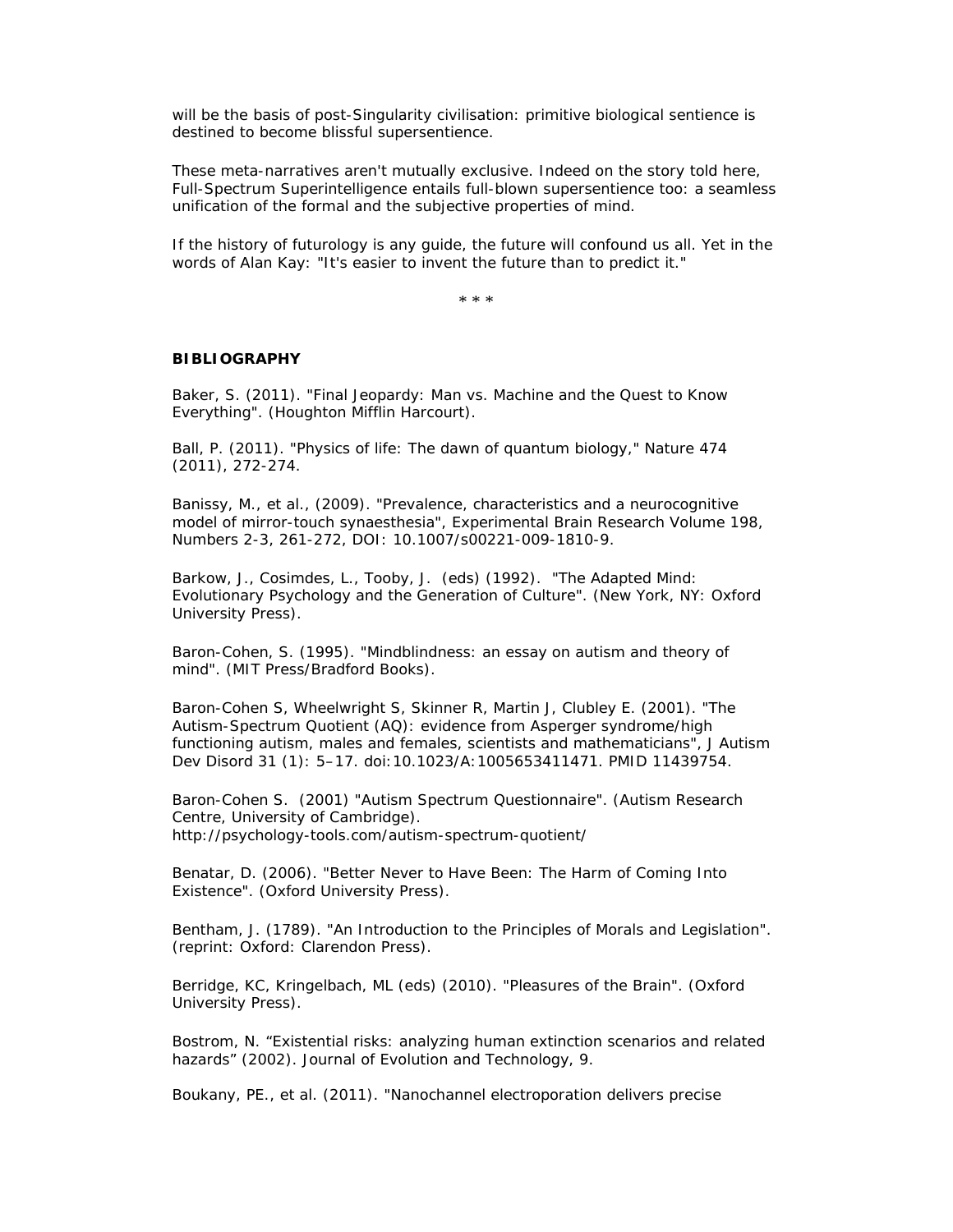amounts of biomolecules into living cells", *Nature Nanotechnology*. 6 (2011), pp. 74.

Brickman, P., Coates D., Janoff-Bulman, R. (1978). "Lottery winners and accident victims: is happiness relative*?". J Pers Soc Psychol*. 1978 Aug;36(8):917-27.7– 754.

Brooks, R. (1991). "Intelligence without representation". *Artificial Intelligence* 47 (1-3): 139–159, doi:10.1016/0004-3702(91)90053-M.

Buss, D. (1997). "Evolutionary Psychology: The New Science of the Mind". (Allyn & Bacon).

Byrne, R., Whiten, A. (1988). "Machiavellian intelligence". (Oxford: Oxford University Press).

Carroll, JB. (1993). "Human cognitive abilities: A survey of factor-analytic studies". (Cambridge University Press).

Chalmers, DJ. (2010). "The singularity: a philosophical analysis". *Journal of Consciousness Studies* 17, no. 9 (2010): 7–65.

Chalmers, DJ. (1995). "Facing up to the hard problem of consciousness". *Journal of Consciousness Studies* 2, 3, 200-219.

Churchland, P. (1989). "A Neurocomputational Perspective: The Nature of Mind and the Structure of Science". (MIT Press).

Cialdini, RB. (1987) "Empathy-Based Helping: Is it selflessly or selfishly motivated?" *Journal of Personality and Social Psychology*. Vol 52(4), Apr 1987, 749-758.

Clark, A. (2008). "Supersizing the Mind: Embodiment, Action, and Cognitive Extension". (Oxford University Press, USA).

Cochran, G., Harpending, H. (2009). "The 10,000 Year Explosion: How Civilization Accelerated Human Evolution". (Basic Books).

Cochran, G., Hardy, J., Harpending, H. (2006). "Natural History of Ashkenazi Intelligence*", Journal of Biosocial Science* 38 (5), pp. 659–693 (2006).

Cohn, N. (1957). "The Pursuit of the Millennium: Revolutionary Millenarians and Mystical Anarchists of the Middle Ages". (Pimlico).

Dawkins, R. (1976). "The Selfish Gene". (New York City: Oxford University Press).

de Garis, H. (2005). "The Artilect War: Cosmists vs. Terrans: A Bitter Controversy Concerning Whether Humanity Should Build Godlike Massively Intelligent Machines". ETC Publications. pp. 254. ISBN 978-0882801537.

de Grey, A. (2007). "Ending Aging: The Rejuvenation Breakthroughs that Could Reverse Human Aging in Our Lifetime". (St. Martin's Press).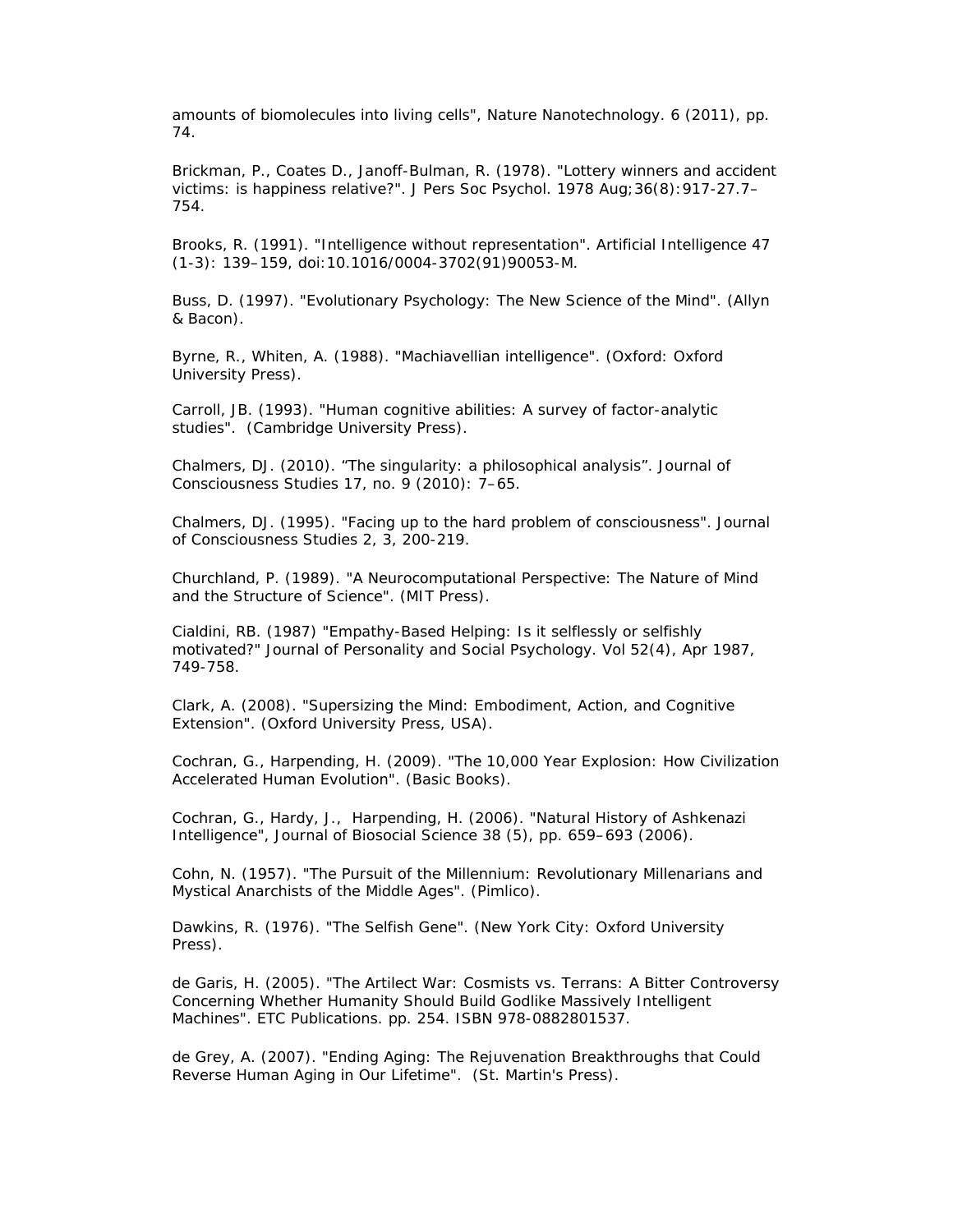Delgado, J. (1969). "Physical Control of the Mind: Toward a Psychocivilized Society". (Harper and Row).

Dennett, D. (1987). "The Intentional Stance". (MIT Press).

Deutsch, D. (1997). "The Fabric of Reality". (Penguin).

Deutsch, D. (2011). "The Beginning of Infinity". (Penguin).

Drexler, E. (1986). "Engines of Creation: The Coming Era of Nanotechnology". (Anchor Press/Doubleday, New York).

Dyson, G. (2012). "Turing's Cathedral: The Origins of the Digital Universe". (Allen Lane).

Everett, H. "The Theory of the Universal Wavefunction", Manuscript (1955), pp 3– 140 of Bryce DeWitt, R. Neill Graham, eds, "The Many-Worlds Interpretation of Quantum Mechanics", Princeton Series in Physics, Princeton University Press (1973), ISBN 0-691-08131-X.

Francione, G. (2006). "Taking Sentience Seriously." Journal *of Animal Law & Ethics* 1, 2006.

Gardner, H. (1983). "Frames of Mind: The Theory of Multiple Intelligences." (New York: Basic Books).

Goertzel, B. (2006). "The hidden pattern: A patternist philosophy of mind." (Brown Walker Press).

Good, IJ. (1965). "Speculations concerning the first ultraintelligent machine", Franz L. Alt and Morris Rubinoff, ed., Advances in computers (Academic Press) 6: 31–88.

Gunderson, K., (1985) "Mentality and Machines". (U of Minnesota Press).

Hagan, S., Hameroff, S. & Tuszynski, J. (2002). "Quantum computation in brain microtubules? Decoherence and biological feasibility". *Physical Reviews*, E65: 061901.

Haidt, J. (2012). "The Righteous Mind: Why Good People Are Divided by Politics and Religion". (Pantheon).

Hameroff, S. (2006). "Consciousness, neurobiology and quantum mechanics" in: The Emerging Physics of Consciousness, (Ed.) Tuszynski, J. (Springer).

Harris, S. (2010). "The Moral Landscape: How Science Can Determine Human Values". (Free Press).

Haugeland, J. (1985). "Artificial Intelligence: The Very Idea". (Cambridge, Mass.: MIT Press).

Holland, J. (2001). "Ecstasy: The Complete Guide: A Comprehensive Look at the Risks and Benefits of MDMA". (Park Street Press).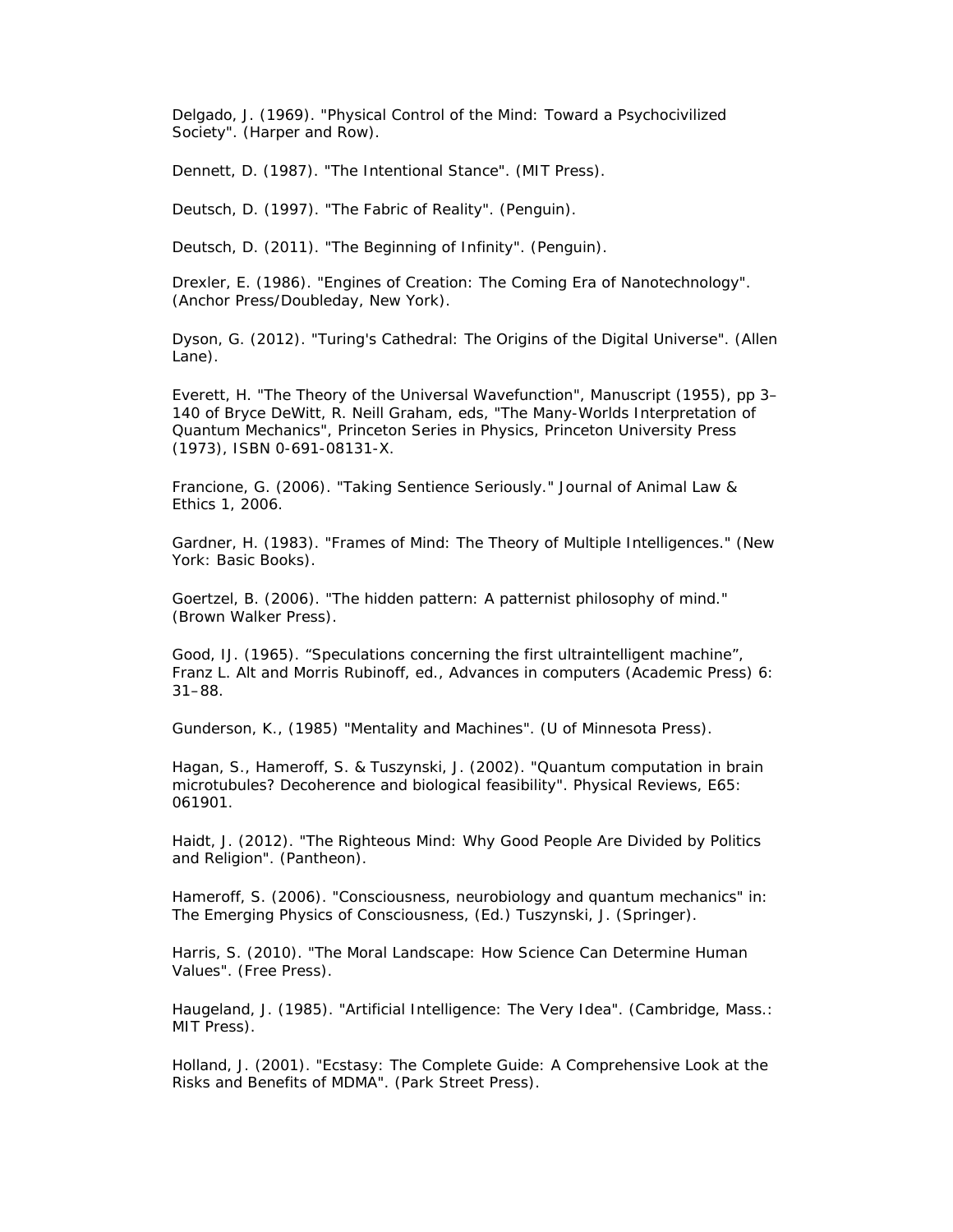Holland, JH. (1975). "Adaptation in Natural and Artificial Systems". (University of Michigan Press, Ann Arbor).

Hutter, M. (2010). "Universal Artificial Intelligence: Sequential Decisions Based on Algorithmic Probability". (Springer).

Hutter, M. (2012). "Can Intelligence Explode?" *Journal of Consciousness Studies,* 19:1-2 (2012).

Huxley, A. (1932). "Brave New World". (Chatto and Windus).

Huxley, A. (1954). "Doors of Perception and Heaven and Hell". (Harper & Brothers).

Kahneman, D. (2011). "Thinking, Fast and Slow". (Farrar, Straus and Giroux).

Kant, I. (1781), "Critique of Pure Reason", translated/edited by P. Guyer and A. Wood. (Cambridge: Cambridge University Press, 1997).

Koch, C. (2004). "The Quest for Consciousness: a Neurobiological Approach". (Roberts and Co.).

Kurzweil, R. (2005). "The Singularity Is Near". (Viking).

Kurzweil, R. (1998). "The Age of Spiritual Machines". (Viking).

Langdon, W., Poli, R. (2002). "Foundations of Genetic Programming". (Springer).

Lee HJ, Macbeth AH, Pagani JH, Young WS. (2009). "Oxytocin: the Great Facilitator of Life". Progress in Neurobiology 88 (2): 127–51. doi:10.1016/j.pneurobio.2009.04.001. PMC 2689929. PMID 19482229.

Legg, S., Hutter, M. (2007). "Universal Intelligence: A Definition of Machine Intelligence". *Minds & Machines*, 17:4 (2007) pages 391-444.

Levine, J. (1983). "Materialism and qualia: The explanatory gap". *Pacific Philosophical Quarterly* 64 (October):354-61.

Litt A. *et al*., (2006). "Is the Brain a Quantum Computer?" *Cognitive Science*, XX (2006) 1–11.

Lloyd, S. (2002). "Computational Capacity of the Universe*". Physical Review Letters* 88 (23): 237901. arXiv:quant-ph/0110141. Bibcode 2002PhRvL..88w7901L.

Lockwood, L. (1989). "Mind, Brain, and the Quantum". (Oxford University Press).

Mackie, JL. (1991). "Ethics: Inventing Right and Wrong". (Penguin).

Markram, H. (2006). "The Blue Brain Project", *Nature Reviews Neuroscience*, 7:153-160, 2006 February. PMID 16429124.

Merricks, T. (2001) "Objects and Persons". (Oxford University Press).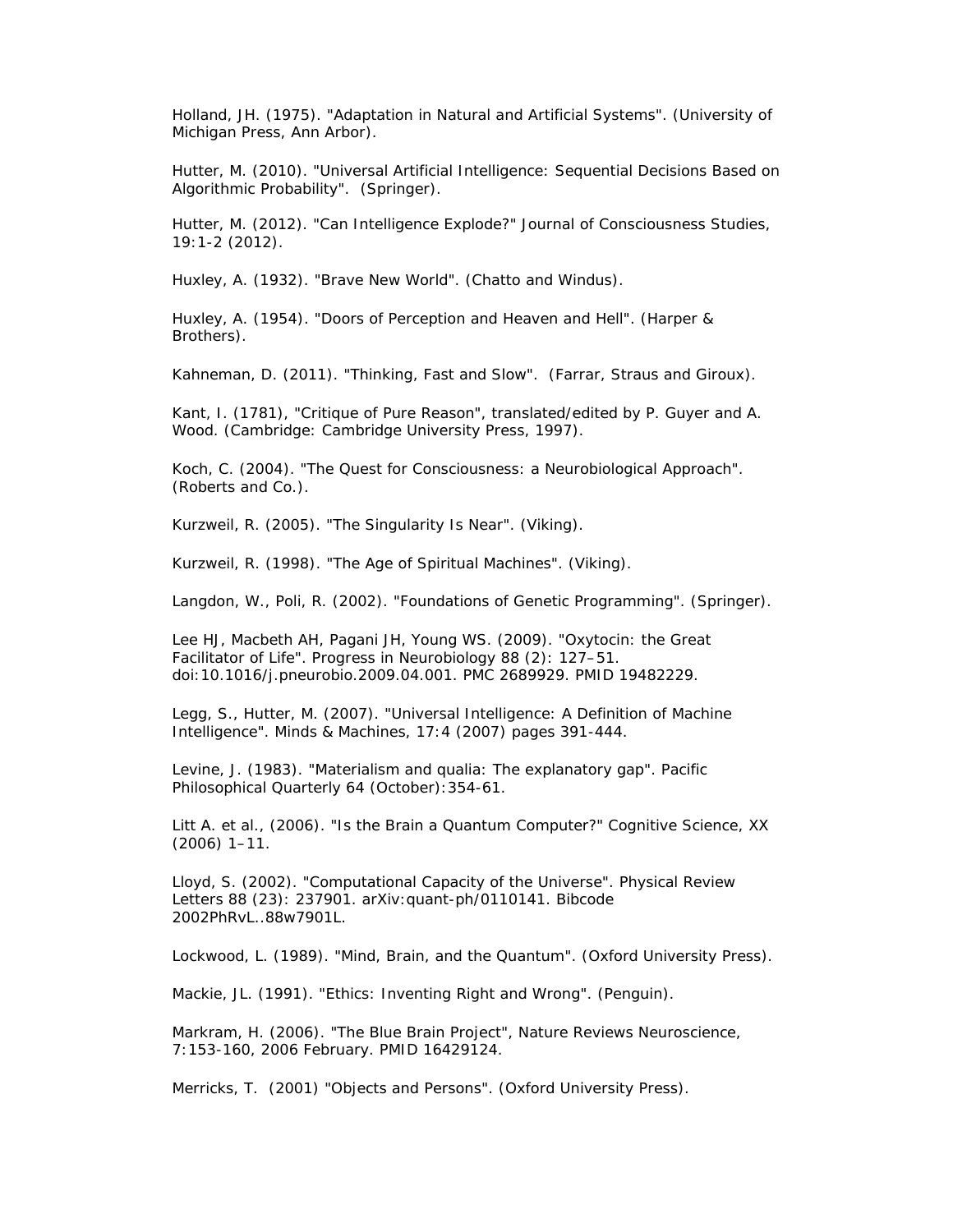Minsky, M. (1987). "The Society of Mind". (Simon and Schuster).

Moravec, H. (1990). "Mind Children: The Future of Robot and Human Intelligence". (Harvard University Press).

Nagel, T. (1974). "What is it Like to Be a Bat?" *Philosophical Review*, vol. 83, pp. 435–450.

Nagel, T. (1986). "The View From Nowhwere". (Oxford University Press).

Omohundro, S. (2007). "The Nature of Self-Improving Artificial Intelligence". Singularity Summit 2007, San Francisco, CA.

Parfit, D. (1984). "Reasons and Persons". (Oxford: Oxford University Press).

Pearce, D. (1995). "The Hedonistic Imperative". http://hedweb.com

Pellissier, H. (2011) "Women-Only Leadership: Would it prevent war?" http://ieet.org/index.php/IEET/more/4576

Penrose, R. (1994). "Shadows of the Mind: A Search for the Missing Science of Consciousness". (MIT Press).

Peterson, D, Wrangham, R. (1997). "Demonic Males: Apes and the Origins of Human Violence". (Mariner Books).

Pinker, S. (2011). "The Better Angels of Our Nature: Why Violence Has Declined". (Viking).

Rees, M. (2003). "Our Final Hour: A Scientist's Warning: How Terror, Error, and Environmental Disaster Threaten Humankind's Future In This Century—On Earth and Beyond". (Basic Books).

Reimann F, *et al*. (2010). "Pain perception is altered by a nucleotide polymorphism in SCN9A." *Proc Natl Acad Sci* USA. 2010 Mar 16;107(11):5148- 53.

Rescher, N. (1974). "Conceptual Idealism". (Blackwell Publishers).

Revonsuo, A. (2005). "Inner Presence: Consciousness as a Biological Phenomenon". (MIT Press).

Revonsuo, A., Newman, J. (1999). "Binding and Consciousness". *Consciousness and Cognition* 8, 123-127.

Riddoch, MJ., Humphreys, GW. (2004). "Object identification in simultanagnosia: When wholes are not the sum of their parts." *Cognitive Neuropsychology*, 21(2- 4), Mar-Jun 2004, 423-441.

Rumelhart, DE., McClelland, JL., and the PDP Research Group (1986). "Parallel Distributed Processing: Explorations in the Microstructure of Cognition". Volume 1: Foundations. (Cambridge, MA: MIT Press).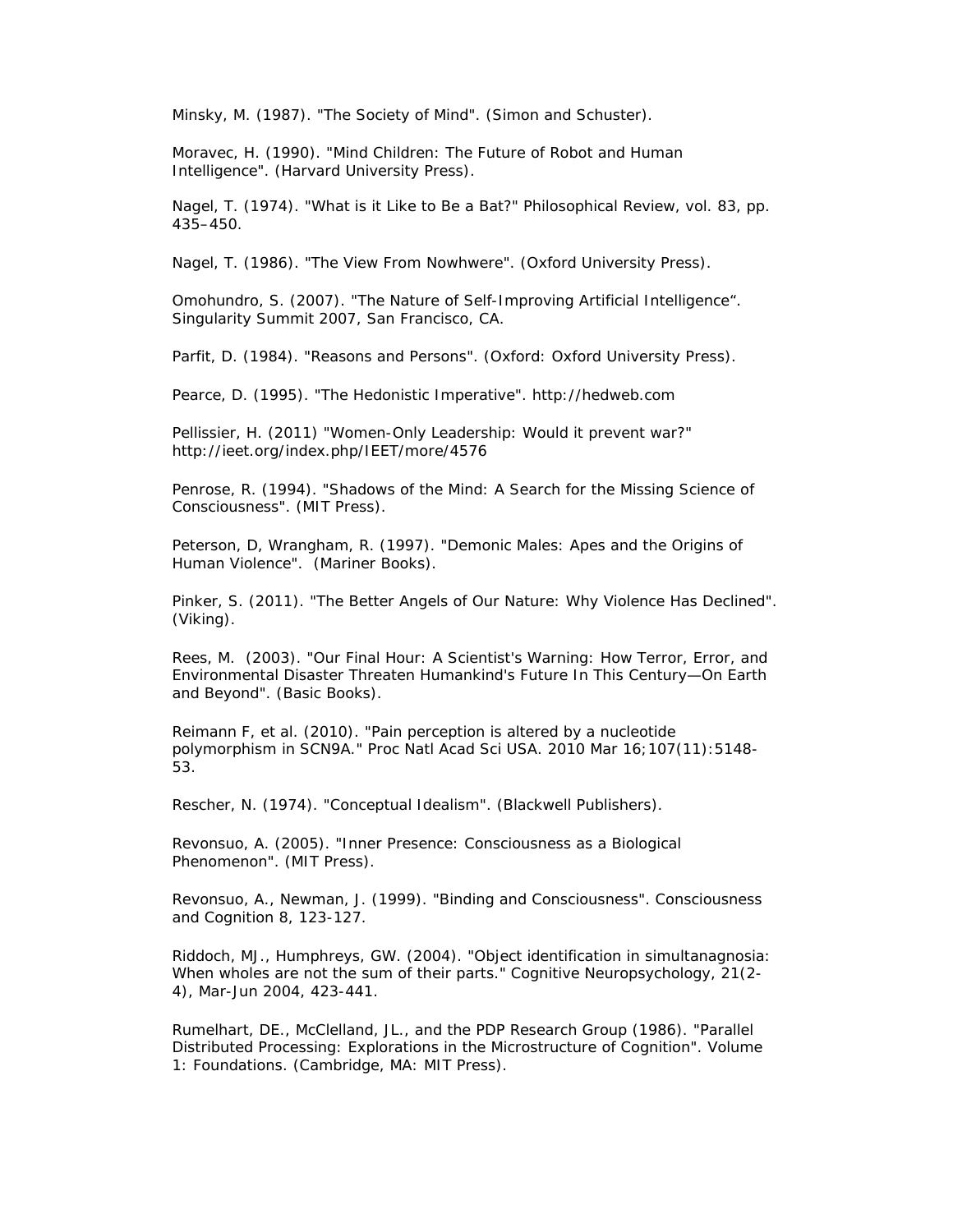Russell, B. (1948). "Human Knowledge: Its Scope and Limits". (London: George Allen & Unwin).

Sandberg, A., Bostrom, N. (2008). Whole brain emulation: A roadmap. Technical report 2008-3.

Saunders, S., Barrett, J., Kent, A., Wallace, D. (2010). "Many Worlds?: Everett, Quantum Theory, and Reality". (Oxford University Press).

Schlaepfer TE., Fins JJ. (2012). "How happy is too happy? Euphoria, Neuroethics and Deep Brain Stimulation of the Nucleus Accumbens". *The American Journal of Bioethics* 3:30-36.

Schmidhuber, J. (2012). "Philosophers & Futurists, Catch Up! Response to The Singularity". *Journal of Consciousness Studies*, 19, No. 1–2, 2012, pp. 173–82.

Seager, W. (1999). "Theories of Consciousness". (Routledge).

Seager. (2006). "The 'intrinsic nature' argument for panpsychism*". Journal of Consciousness Studies 1*3 (10-11):129-145.

Sherman, W., Craig A., (2002). "Understanding Virtual Reality: Interface, Application, and Design". (Morgan Kaufmann).

Shulgin, A. (1995). "PiHKAL: A Chemical Love Story". (Berkeley: Transform Press, U.S.).

Shulgin, A. (1997). "TiHKAL: The Continuation". (Berkeley: Transform Press, U.S.).

Shulgin, A. (2011). "The Shulgin Index Vol 1: Psychedelic Phenethylamines and Related Compounds". (Berkeley: Transform Press, US).

Shulman, C., Sandberg, A. (2010) "Implications of a software-limited singularity". Proceedings of the European Conference of Computing and Philosophy.

Sidgwick, H. (1907) "The Methods of Ethics", Indianapolis: Hackett, seventh edition, 1981, I.IV.

Singer, P. (1995). "Animal Liberation: A New Ethics for our Treatment of Animals". (Random House, New York).

Singer, P*.* (1981). "The Expanding Circle: Ethics and Sociobiology*"*. (Farrar, Straus and Giroux, New York).

Smart, JM. (2008-11.) Evo Devo Universe? A Framework for Speculations on Cosmic Culture. In: "Cosmos and Culture: Cultural Evolution in a Cosmic Context", Steven J. Dick, Mark L. Lupisella (eds.), Govt Printing Office, NASA SP-2009-4802, Wash., D.C., 2009, pp. 201-295.

Stock, G. (2002). "Redesigning Humans: Our Inevitable Genetic Future". (Houghton Mifflin Harcourt).